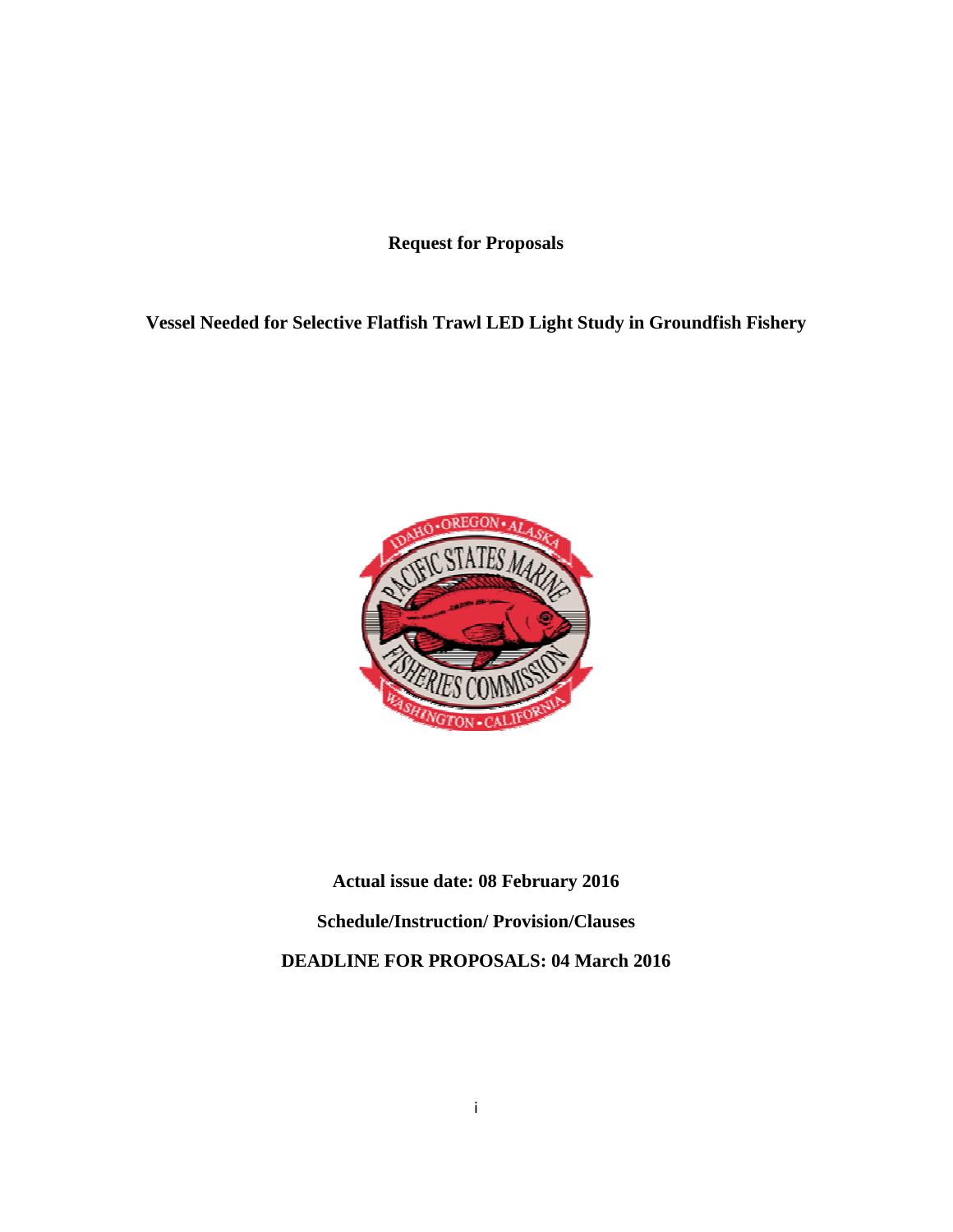# **Table of Contents**

| Section 3: INSTRUCTIONS, CONDITIONS, AND NOTICES TO OFFEROR'S 9         |  |
|-------------------------------------------------------------------------|--|
|                                                                         |  |
|                                                                         |  |
|                                                                         |  |
| 3.4. SUBMISSION, MODIFICATION, REVISION, AND WITHDRAWL OF PROPOSALS. 10 |  |
|                                                                         |  |
| 3.6. RESTRICTIONS ON DISCLOSURE AND USE OF INFORMATION  12              |  |
|                                                                         |  |
|                                                                         |  |
|                                                                         |  |
|                                                                         |  |
|                                                                         |  |
| 5.1. BID PROPOSAL WORKSHEET: VESSEL CHARACTERISTICS  16                 |  |
| 5.2. CAPTAIN/CREW MEMBERS FISHING HISTORY AND EXPERIENCE 19             |  |
| 5.3. CAPTAIN/CREW MEMBERS WITH FISHERIES RESEARCH EXPERIENCE  19        |  |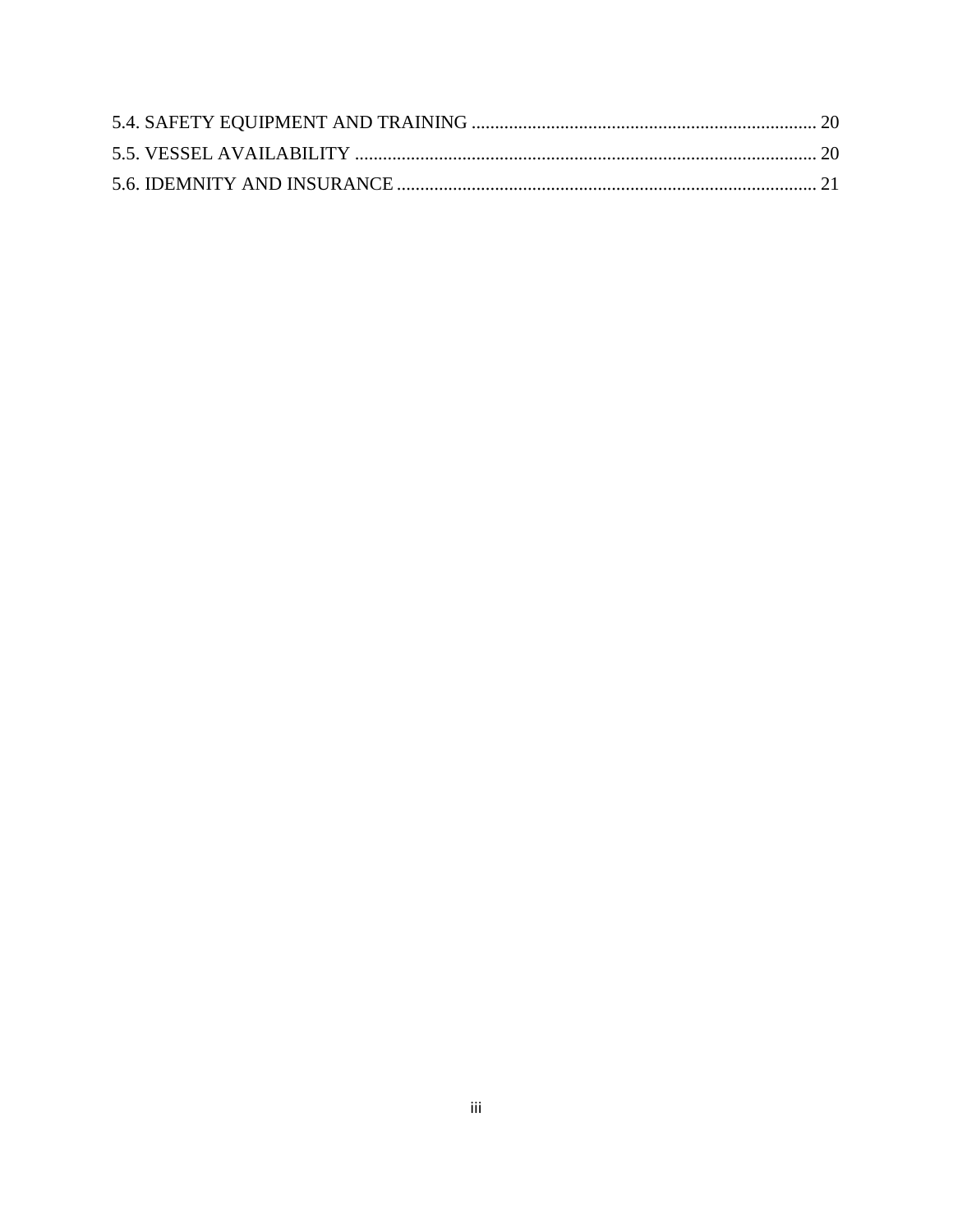# **Section 1: PROPOSED SCHEDULE**

## **Vessel Needed for Selective Flatfish Trawl LED Light Study in Groundfish Fishery**

| 08 February 2016          | Requests for Proposals (RFP) distributed              |  |  |
|---------------------------|-------------------------------------------------------|--|--|
| 22 February 2016          | Deadline for written questions on RFP                 |  |  |
|                           | Any questions should be directed to:                  |  |  |
|                           | Mark Lomeli                                           |  |  |
|                           | Pacific States Marine Fisheries Commission            |  |  |
|                           | 2032 SE OSU Drive                                     |  |  |
|                           | Newport, OR 97365                                     |  |  |
|                           | Email: mlomeli@psmfc.org                              |  |  |
|                           | Phone: (541) 867-0544                                 |  |  |
|                           | Fax (541) 867-0505                                    |  |  |
| 24 February 2016          | PSMFC answers to written questions posted on website: |  |  |
|                           | www.psmfc.org/Open_RFPs                               |  |  |
| 04 March 2016             | Deadline for proposals<br>One $(1)$ original to:      |  |  |
|                           |                                                       |  |  |
|                           | Michael Arredondo                                     |  |  |
|                           | Pacific States Marine Fisheries Commission            |  |  |
|                           | 205 SE Spokane Street, Suite 100                      |  |  |
|                           | Portland, OR 97202                                    |  |  |
|                           | Email: marredondo@psmfc.org                           |  |  |
|                           | Phone: (503) 595-3100                                 |  |  |
|                           | Fax: (503) 595-3444                                   |  |  |
| 07 March 2016             | <b>Select Contractor</b>                              |  |  |
| 15 March to 30 Sept. 2016 | Open timeline to conduct the project                  |  |  |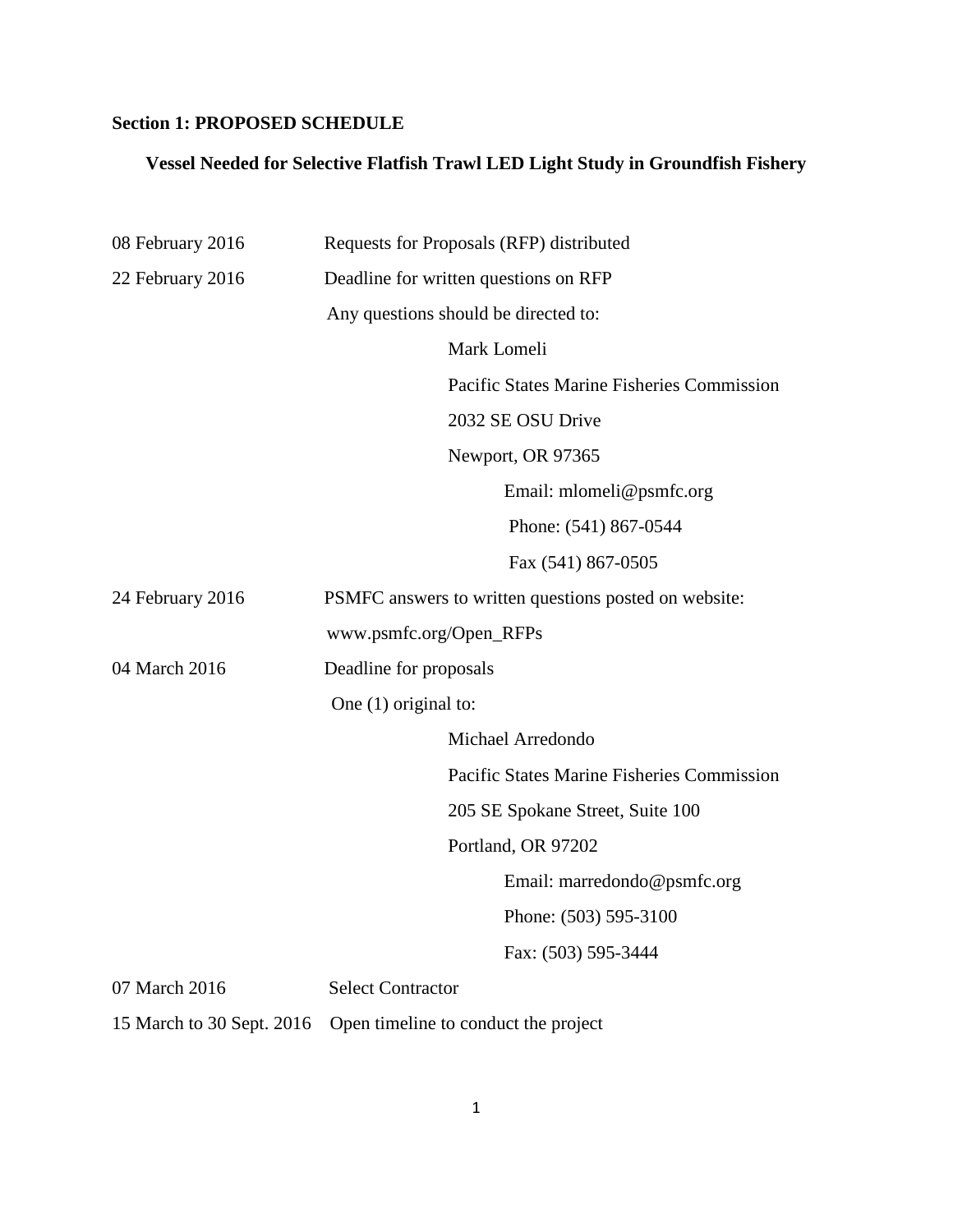#### **Section 2: STATEMENT OF WORK**

#### **DESCRIPTION/SPECIFICATIONS/WORK STATEMENT**

The contractor shall furnish the necessary crew, material, equipment, services and facilities to perform the following Statement of Work/Specifications. For a description of the terms used within this Statement of Work, please consult the Definitions (Section 3.1).

#### **2.1. GENERAL**

The Pacific States Marine Fisheries Commission (PSMFC) intends to charter one vessel to participate in a research project looking to evaluate if simple enhancements to the visibility of a selective flatfish trawl headrope can improve bycatch reduction for darkblotched and other slope rockfishes. This project seeks to conduct 12 sample days (depending on charter rate) between 15 March and 30 September 2016. PSMFC will provide the selective flatfish trawl, codend, and all scientific equipment needed for the project. The Contractor agrees to furnish a vessel, crew, and any additional gear necessary for bottom trawling for groundfish species. The Captain and crew must be available during all scientific operations. In order to ensure full use of each sample day, the captain and crew should make any necessary transit arrangements in order to begin fishing operations at the start of each sample day. All fishing will occur during daylight hours.

### **2.2. GOALS AND OBJECTIVES OF THE PROJECT**

2.2.1. The objective of this study is to evaluate if simple enhancements to the visibility of a selective flatfish trawl headrope can improve bycatch reduction for darkblotched and other slope rockfishes.

#### **2.3. PROJECT DESCRIPTION**

- 2.3.1. A two-seam low-rise selective flatfish trawl will be used in this study. To increase the trawls visibility, a series of LED lights will be attached across the headrope length. A randomized block design will be used to determine the order in which the trawl is fished with (A) and without (B) LED lights (i.e., ABBA, ABAB, AABB, BAAB, etc.). All tows within each block should be conducted under similar conditions (i.e., geographic area, sea state, depth, etc.) For each tow, two to three light meters will also be placed across the length of the trawl headrope.
- 2.3.2. A total of 12 sample days (depending on charter rate) are desired for this project. Per each sample day (section 3.1. defines a sample day) this project looks to conduct up to six tows of 45-60 minutes in duration. After each tow, catches will be sorted on deck where data on species compositions, weights, and lengths will be recorded before fish are discarded or retained for sale. The success of this project depends upon the contractor's knowledge of fishing grounds where interactions between flatfishes, rockfishes, and other roundfishes are likely to occur.
- 2.3.3. Although 12 sample days are anticipated for this project additional days will occur for mobilization, demobilization, offloading of fish, and/or if necessary for port calls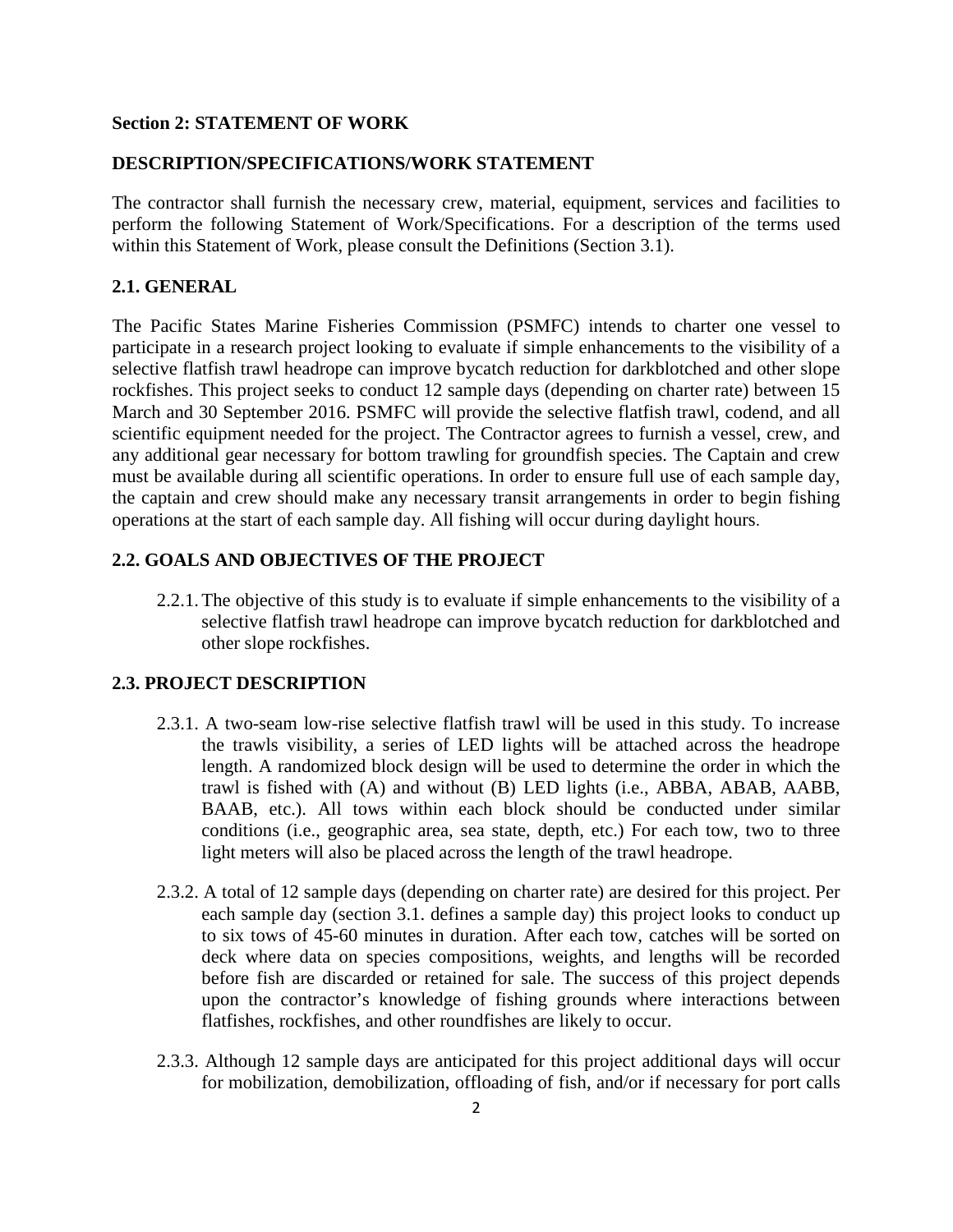days. Precise cruise dates will be somewhat flexible given weather, sampling logistics, and personal constraints. One full day will be necessary for mobilization and demobilization (Section 4). Port calls will be used as needed to replenish supplies, make personnel changes to the scientific crew and/or vessel crew, avoid inclement weather conditions, and/or allow for any mechanical and electrical equipment repair (section 3.1 defines mobilization, demobilization, and port call days).

- 2.3.4. Approximately three fish offloading days are expected during this project, with fish being offloaded approximately after every fourth sample day. However, based on catch rates, condition of marketable fish, weather conditions, plant operations, and/or scientific/project objects, the number and timing of fish offloading days may be subject to change.
- 2.3.5. This research cruise will terminate when, as determined jointly by the vessel captain and chief scientist when applicable, either: (1) the scientific objectives of the cruise have been met, (2) available funds have been exhausted, (3) due to equipment failure, inclement weather, or other cause it appears that the scientific objectives cannot be met within a reasonable time frame, (4) excessive catch(es) of groundfishes with relatively low harvest guidelines (i.e., canary rockfish, darkblotched rockfish, etc.) or a marine mammal landing, or (5) the limit of compensable sampling days has been reached. The chief scientist, in consultation with the contractor, will determine the vessels sampling schedule.
- 2.3.6. If the project is terminated before the limit of compensable sampling days has been reached, an additional cruise may be scheduled at the discretion of PSMFC, at a time determined jointly by PSMFC and the contractor. Fishing grounds for this study will be jointly determined by the vessel Captain and scientific crew prior to departure, but may also be modified during the cruise to address scientific objectives.
- 2.3.7. For terms of this agreement, only days meeting the definition of "sample days" as defined in Section 3.1, are compensable as sample days. If, during a cruise, inclement weather, vessel equipment failure, or other development makes it impossible or unwise to continue sampling operations, the contractor and PSMFC may elect to terminate the cruise and return to port. Alternatively, PSMFC and the contractor may jointly elect to suspend sampling operations and wait for conditions to improve. Time lose due to vessel equipment breakdown or time spent at the dock, such as waiting for the tide, or waiting to unload product, supplies or crew, is not compensable under agreement (except as mobilization and demobilization days). If, during the course of a cruise, the sampling gear becomes damaged or otherwise inoperative, the chief scientist may elect to continue the cruise and modify the sampling plan by prioritizing other aspects of the research.

#### **2.4. VESSEL OPERATIONS**

2.4.1. The vessel must be an active groundfish trawl vessel.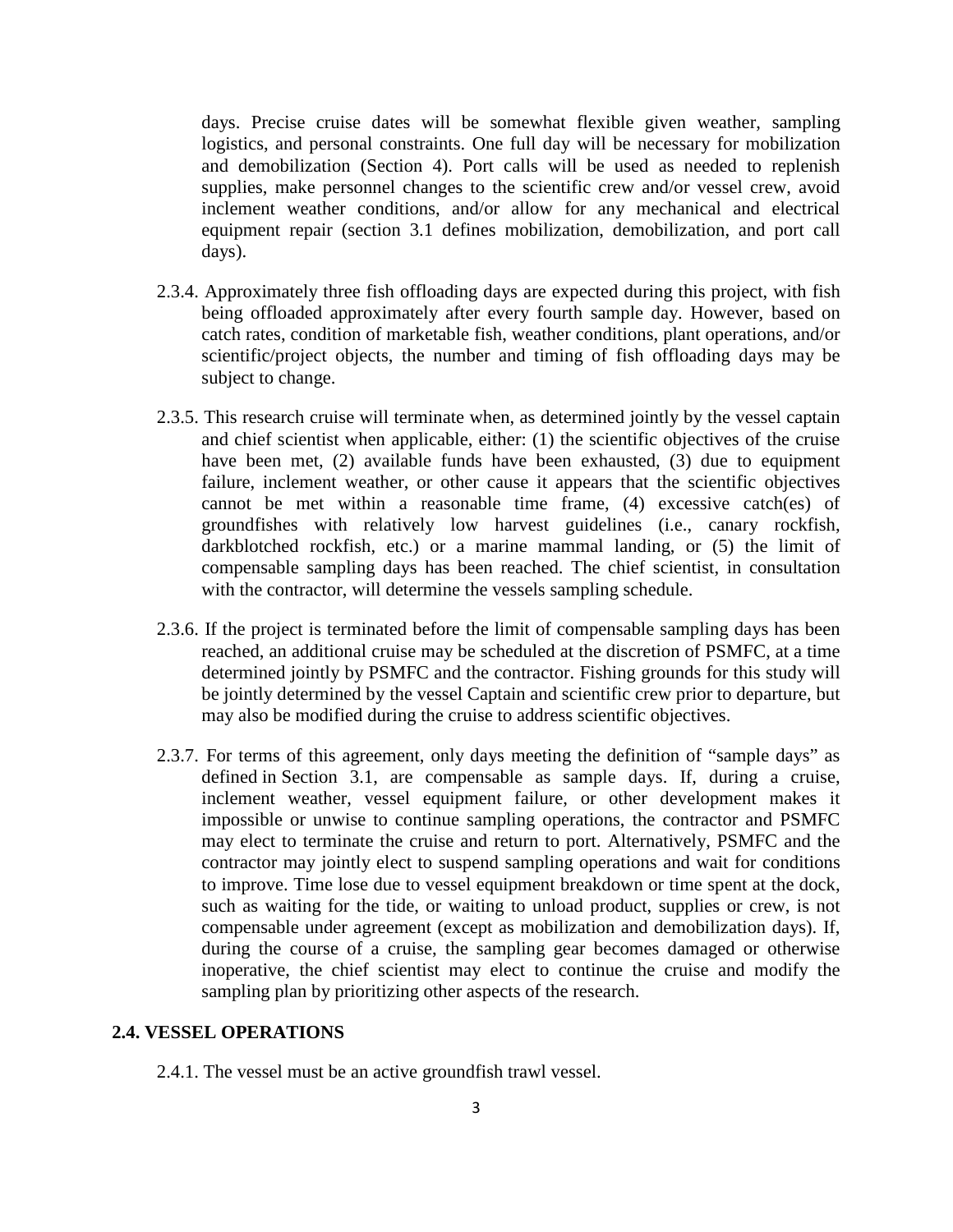- 2.4.2. The vessel must have at least 500 square feet of back deck space. Sufficient deck area is needed to allow the scientific and vessel crew space to safely attach the LED lights and light meters to the trawl headrope, and processing/sampling the landed catches.
- 2.4.3. Besides the trawl and codend, the vessel must provide all additional fishing gear necessary for bottom trawling (i.e. warps, trawl doors, bridles, etc.).
- 2.4.4. PSMFC will reimburse the contractor for all fuel costs and ice fees accrued during the project. Receipts must be provided for reimbursement.
- 2.4.5. Fish sales: 50% of the overall revenue generated from the sales of fish caught during this project will go to the contractor. PSMFC will keep the remaining 50%.
- 2.4.6. The Contractor is **NOT** required to carry an observer on board during this project. All fish caught during this project are for research and will **NOT** come off of the Contractors individual fishing quota.
- 2.4.7. The vessel must have clean and sanitary living conditions and adequate space for two to three scientific crew members (men and/or women).
- 2.4.8. The vessel must have one head and a functional shower available for use by the scientific crew. Doors to toilet or bathing facilities must be fitted with an operational lock or latch to ensure the user's privacy. The vessel will furnish soap, toilet paper, and paper towels.
- 2.4.9. The vessel must have sufficient fresh water capacity to accommodate reasonable shower use by a two to three person scientific crew and a three person vessel crew. The vessels shower must also be serviced by a hot water heater.
- 2.4.10. The vessel must have work spaces and berthing spaces that are adequately ventilated and free from excess engine noise and hydrocarbon fumes. Smoking of tobacco inside the vessel is prohibited while on charter.
- 2.4.11. The vessel must have adequate deck lighting to support early-morning or nighttime work operations That me be required (i.e., fish sampling, net repairs, etc.). Lighting from several angles to reduce shadows is desired.
- 2.4.12. The Contractor hereby assumes full responsibility for the operation, repair, and maintenance of the boat and other equipment furnished by him/her. Contractor agrees to provide labor to repair the vessel as needed.
- 2.4.13. The vessel must have available 110-volt power inside the vessel that can be used for re-charging back deck fish sampling equipment (e.g., digital equipment housed within two small pelican cases) after the end of each sampling day.

#### **2.5. CREW REQUIREMENTS**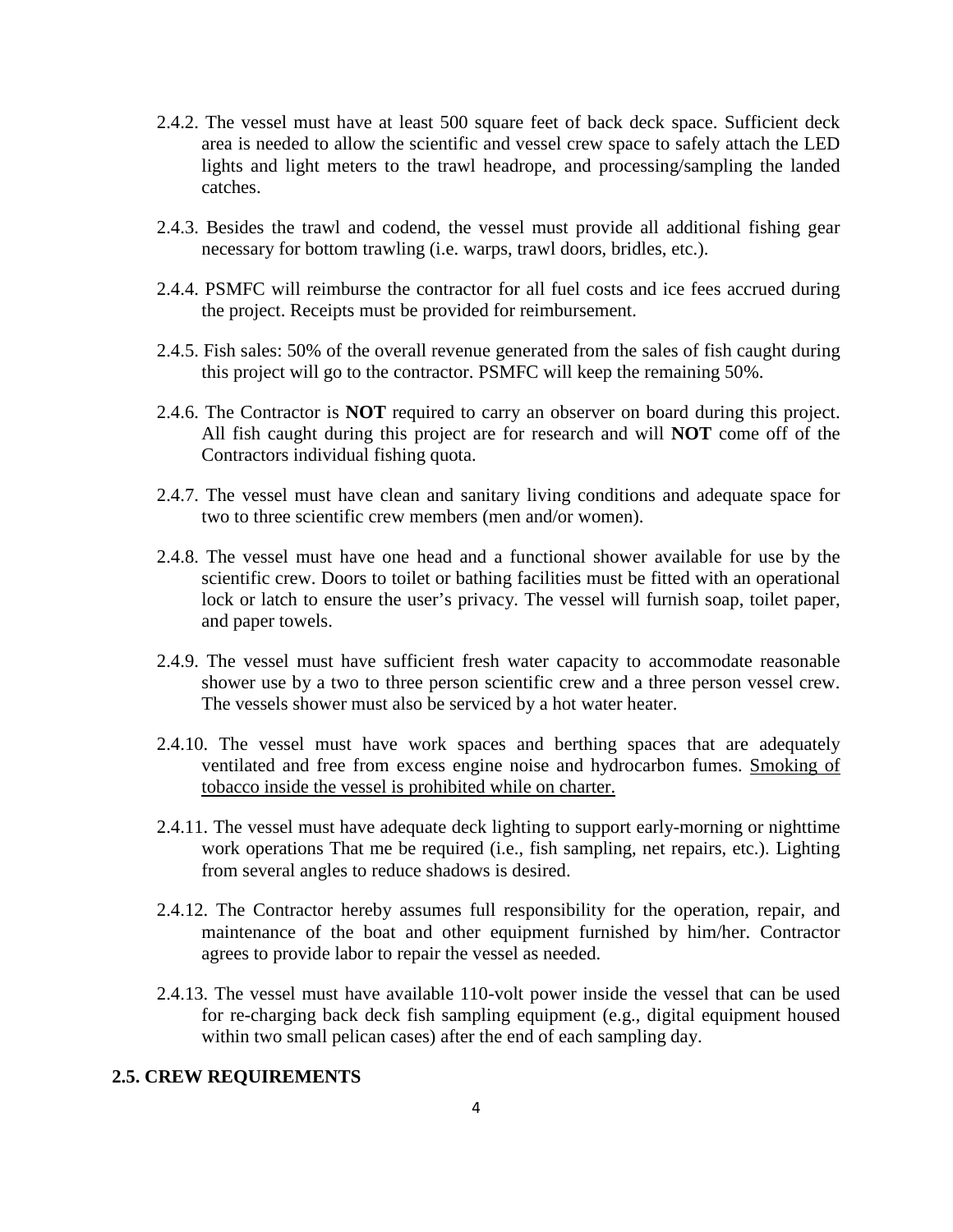- 2.5.1. The Captain must have a minimum of five years of bottom trawl fishing experience as master of a comparable-sized vessel in ocean waters and at least 10 years total fishing experience. The Captain must also have experience fishing for groundfish off the Oregon and Washington coast.
- 2.5.2. The Captain shall be competent in the use of modern navigational and fish-detecting equipment.
- 2.5.3. The vessel crew will assist the scientific crew with repairs that may need to be made to the trawl gear if damaged.
- 2.5.4. The crew shall consist of a Captain and at least two deckhands. In addition to the normal duties reserved for the deckhands, one or more of the deckhands or the Captain will also accomplish the responsibilities of engineer and cook. If desired, the crew may include an additional deckhand capable of operating the vessel to provide additional flexibility for the crew and to ensure all crew members receive adequate rest.
- 2.5.5. The deckhand undertaking the responsibilities of engineer shall have a minimum of five years of experience.
- 2.5.6. Captain/crew members with previous research experience and/or knowledge of bycatch reduction devices are highly desired.
- 2.5.7. The Captain must record logbook data on all tows conducted during the research project. At conclusion of the project a copy of the logbook data must be provided to the chief scientist.

### **2.6. SCIENTIFIC CREW**

- 2.6.1. One scientist will be designated the Chief Scientist. This person will be responsible for implementing the cruise plan, compliance with charter terms, and disposition of catches. The Chief Scientist 1) ensures that research is conducted according to established protocols, 2) follows good scientific practices to ensure data quality, 3) serves as the supervisor of the scientific staff, 4) ensures that the entire team adheres to safety regulations and rules of conduct, 5) has the necessary contact information for all scientific personnel, and 6) confirms all permits, emergency contact information, cruise plans, and protocols are read, understood and aboard prior to departure.
- 2.6.2. Communication costs such as use of cellular and/or satellite phones, FAX, or Telex to conduct official project business will be reimbursed to the vessel if used by the scientific crew.
- 2.6.3. The scientific crew shall consist of two to three individuals and may include women.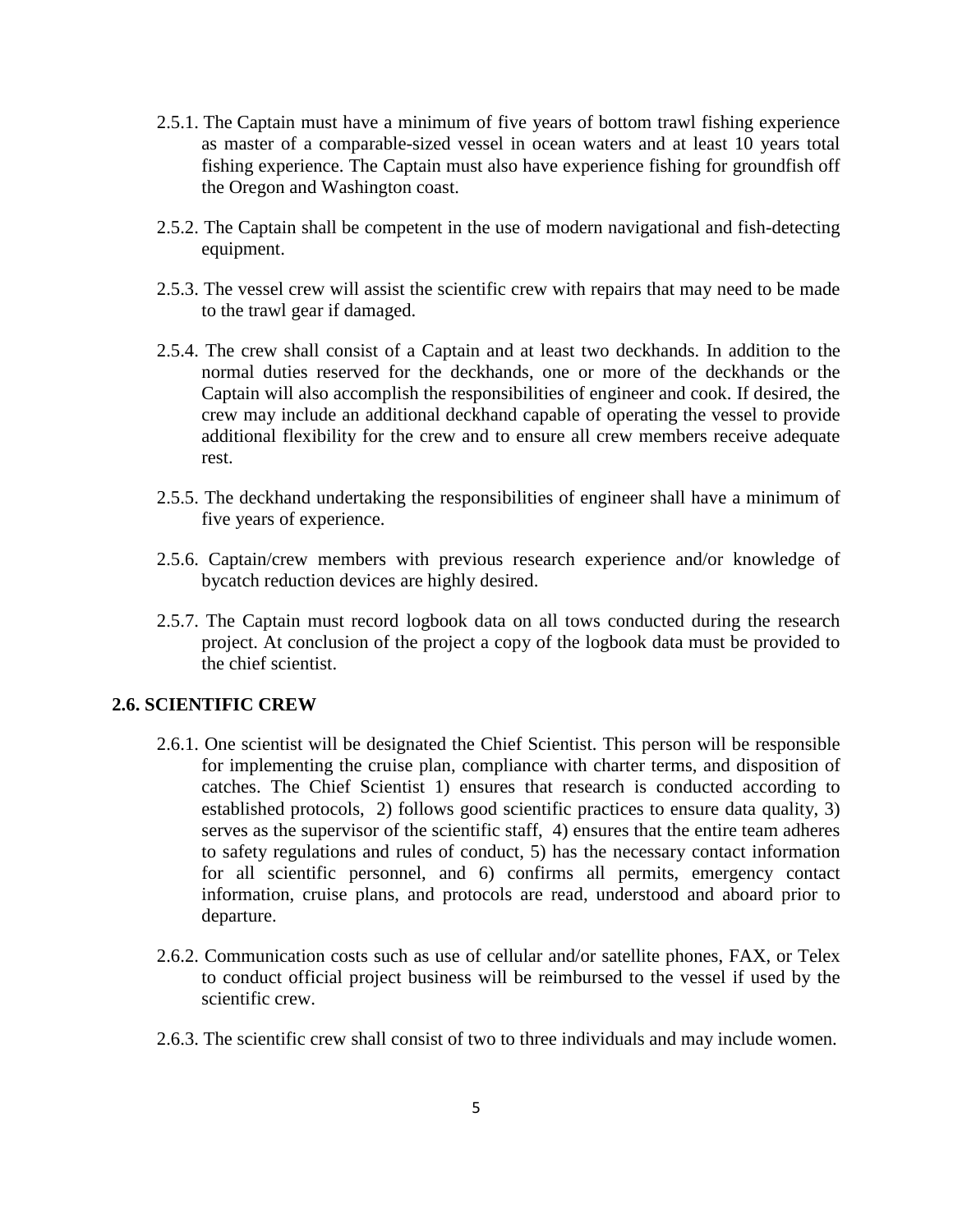2.6.4. The scientific crew will provide personal bedding, towels, life vests, and emersion suits.

### **2.7. PERMITS & PROCEDURES**

- 2.7.1. PSMFC will provide all permits necessary for the research and selling of fish.
- 2.7.2. Marine Mammal Protocol: The Chief Scientist must confirm with the Captain or the bridge that no marine mammal(s) have been seen in the vicinity (e.g., 0.3 miles) for 10 minutes prior to the deployment of any gear. In general, if there are marine mammal(s) in the vicinity, the vessel will remain on site for 10 minutes to see if they move off. If the marine mammal(s) do not move off or reappear during the second 10-minute watch, the site may be abandoned and the vessel will proceed to an alternate area. If a marine mammal is sighted after the trawl doors are deployed, the trawl operation will proceed through completion. If a marine mammal is landed, all fishing operations must stop and permitting authorities must be notified immediately. Fishing operations will not resume until permitting authorities authorizes otherwise.

#### **2.8. OPERATING PROCEDURES**

- 2.8.1 Before departure and commencement of operations, the Chief Scientist will provide a joint orientation meeting with the Captain, crew members, and scientific staff. This orientation will cover the objectives and methods for accomplishing the project goals.
- 2.8.2. Workday length and hours will be determined by the Chief Scientist in consultation with the Captain. The length of working days will range from 12 to16 hours. Work schedule decisions will be based on the type of activity expected (in-port preparations, transit, sampling, etc.), prevailing weather conditions, and the provisions of the cruise plan. The Chief Scientist has the final authority except in matters relating to safety of the vessel and crew. The work day of the vessel crew will likely exceed that of the scientific crew, since they will be required to be awake and conduct a wheel/anchor watch (as required by the United States Coast Guard (USCG) Navigational Rules of the Road) at night while the vessel runs to the next station, drifts, lies at anchor, or runs to the first sampling station early in the morning. **Failure to maintain a wheel/anchor watch (as required by the United States Coast Guard [USCG] Navigational Rules of the Road) could result in a breach of contract and termination of charter work.**
- 2.8.3. The Chief Scientist and Captain will work together to resolve all problems, which may occur regarding the project. In the event the Chief Scientist and Captain are unable to resolve a problem which has the potential for invalidating the project or threatens the safety or welfare of the scientific crew, the Chief Scientist will direct the vessel to return to port where an acceptable solution will be arranged between the PSMFC and the Contractor or the research cruise will be terminated. In such situations the vessel will go off charter if required to return to port and will remain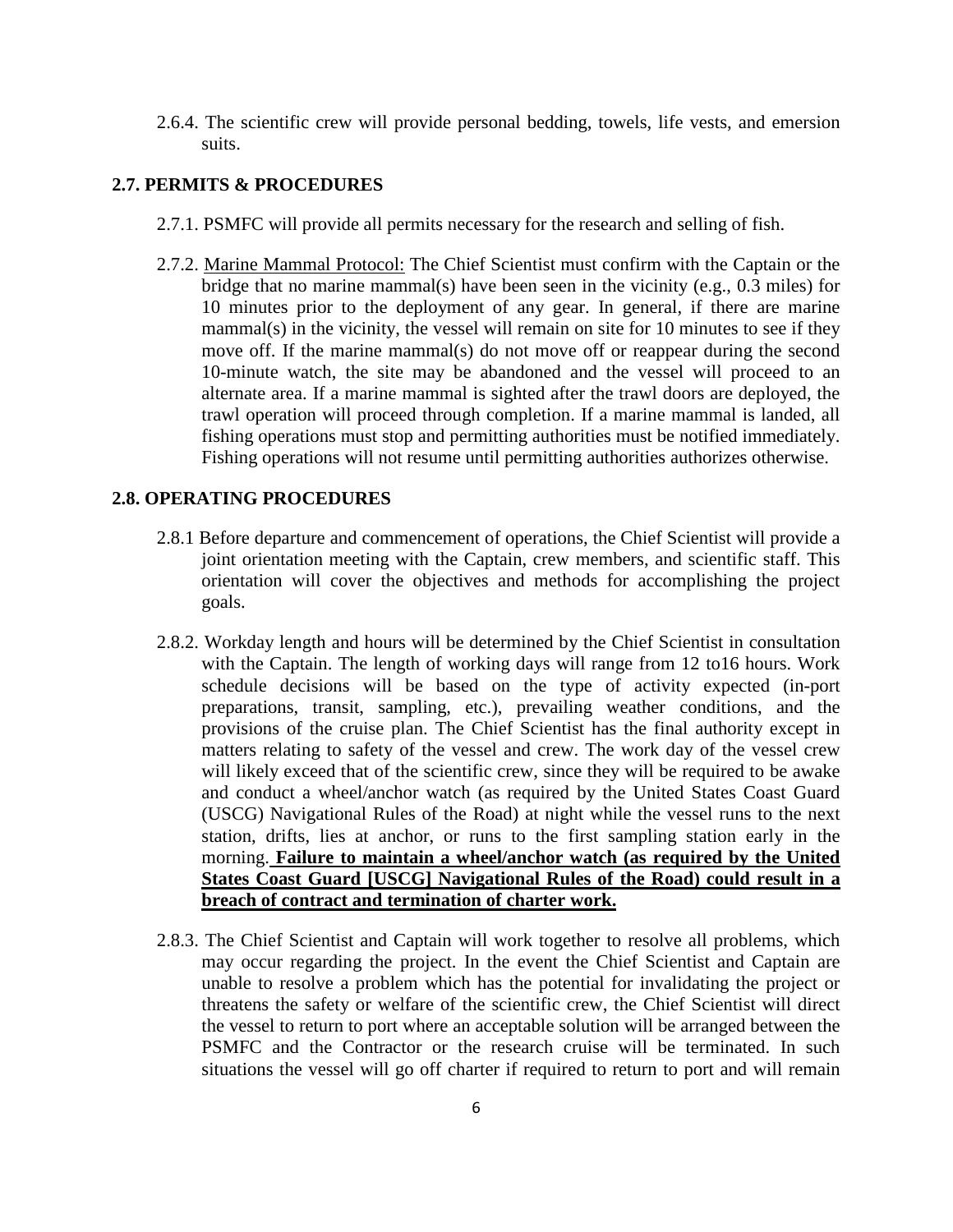off charter until the problem has been resolved and the vessel has returned to the project area. Note: Grounds for such actions include specifically the requirement that scientific crew not be harassed, assaulted, opposed, impeded, intimidated, threatened, interfered with, or subject to unwelcome advances.

2.8.4. The contractor shall provide three nutritionally balanced meals each sampling day. Meal times will be coordinated between the Captain and the Chief Scientist to accommodate both the need to complete sampling and the time required by the cook to prepare meals. The vessel will provide meals for the scientific crew during all sampling days.

### **2.9. CONTRACTOR RESPONSIBILITIES**

- 2.9.1. The Contractor will be responsible for all vessel-related gear needs (other than that supplied by PSMFC), including supplies normally needed for routine maintenance, and for any vessel-related gear lost or damaged during the course of the charter.
- 2.9.2. Contractor shall be responsible for the sale of all fish. Contractor should consult with Chief Scientist on locating a suitable buyer(s) for the fish. PSMFC personnel may assist in locating potential buyer(s) in certain ports in the case the buyer(s) selected by the Contractor are unable to accept the catch.
- 2.9.3. The Captain and crew shall exercise due caution and follow safety procedures as directed by the Chief Scientist to help prevent damage or loss of scientific gear and equipment. The Chief Scientist may present specific safety procedures in writing to the Captain. If loss of or damage to scientific equipment is the result of negligent disregard of such instructions and procedures, repair or replacement costs may be deducted from charter payments.

## **2.10. SAFETY**

- 2.10.1. The vessel Captain is responsible for all matters related to the safety of all crew, the vessel, and equipment operation. The Captain will adhere at all times to Navigational Rules of the Road whether sampling, running, drifting, or at anchor. The Captain shall review safety procedures and equipment with the scientific crew at the beginning of each cruise leg**.** At all times while at sea, the Captain shall post a wheel/anchor watch (as required by the USCG Navigational Rules of the Road). The Captain shall post a wheel/anchor watch at night while the vessel runs to the next station, drifts, lies at anchor, or runs to the first station early in the morning to ensure that the vessel and all crew are secure. **Failure to maintain a wheel/anchor watch (as required by the United States Coast Guard [USCG] Navigational Rules of the Road) could result in a breach of contract and termination of charter work.**
- 2.10.2. The Contractor shall provide USCG approved survival suits for all vessel crew members. The scientific crew members will provide their own suits. Adequate dry storage for all survival suits shall be provided.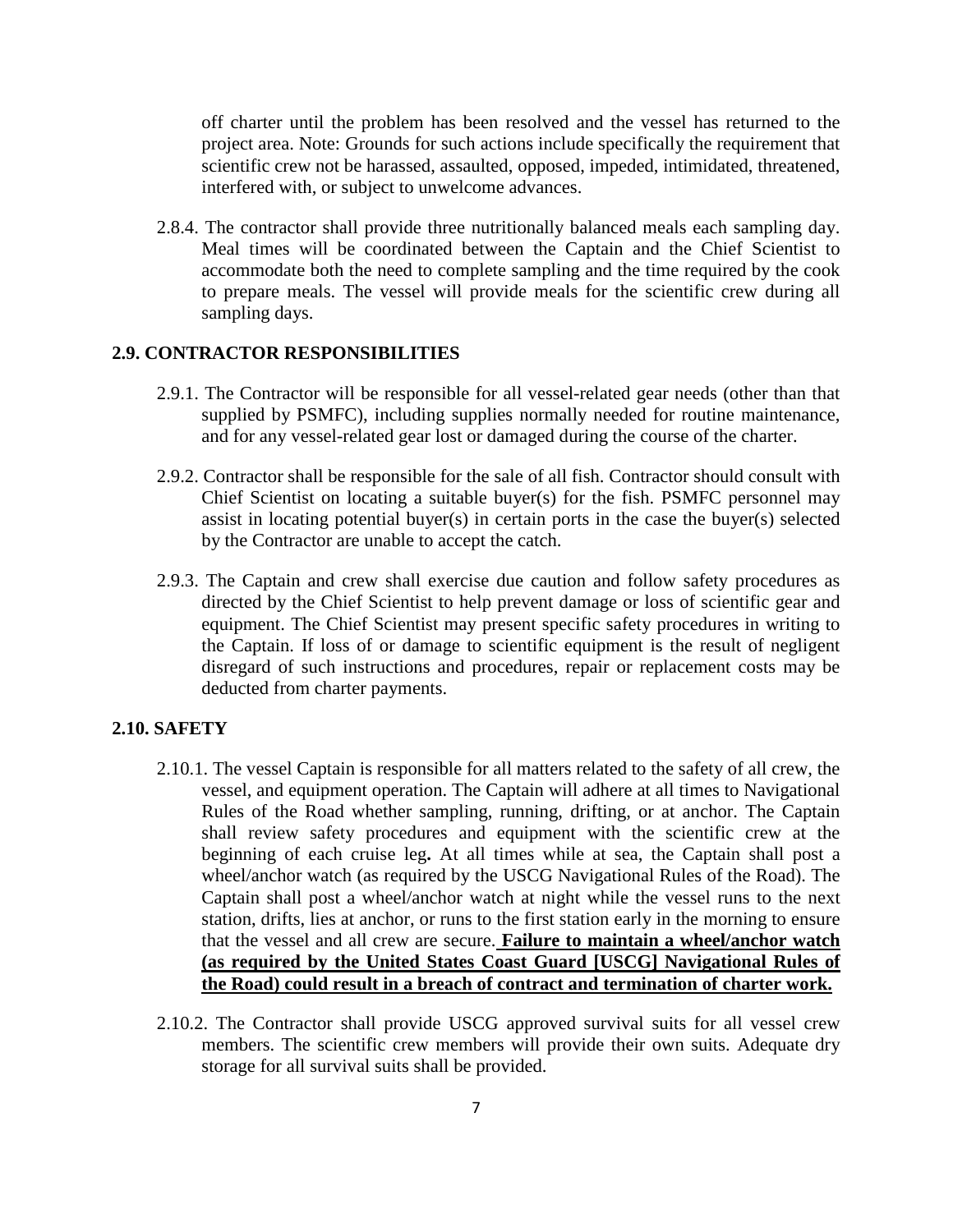- 2.10.3 The Contractor shall provide USCG approved life jackets for all vessel crew members. The scientific crew members will provide their own life vests.
- 2.10.4. The vessel must be equipped with a USCG approved self-inflating covered life raft with capacity sufficient to accommodate all vessel crew and scientific crew members.
- 2.10.5. A Category I EPIRB (Emergency Position Indicating Radio Beacon) must be affixed to the exterior of the vessel in a manner approved by the USCG.
- 2.10.6. Before leaving the dock to commence sampling operations or when any crew change occurs, the Contractor will conduct a safety drill detailing locations of all safety equipment, description of vessel station bill, and instructions on operating appropriate safety and communications equipment. Station bills must be posted in prominent places.
- 2.10.7. No Sex, alcohol, or drugs This rule will be stated as part of the Chief Scientist's orientation before the common.

## **2.11. UNITED STATES COAST GUARD SAFETY DECAL**

2.11.1. The vessel must have a valid USCG Safety Decal. The decal must remain valid during the entire contract period and all requirements of the decal must remain valid for the entire contract period. This includes EPIRB batteries and life raft repacking. For example, if a vessel has a valid sticker, but the EPIRB battery is expired the vessel will need to have the battery replaced before the project can begin. In such situations the vessel will go off charter and will remain off charter until the problem has been resolved.

#### **2.12. POST-AWARD AND POST-PROJECT MEETINGS**

- 2.12.1. Upon award of contract and prior to the start of the charter, a post-award meeting or conference call will be held to discuss issues relating to the charter and project. All vessel personnel participating in the charter work are encouraged to participate in the meeting. PSMFC, upon award of the contract, will schedule the date and time for the meeting.
- 2.12.2. After completion of the project, a post-project debriefing will be held at an agreed upon location. The purpose of the debriefing is to provide the Contractor an evaluation of the performance of the vessel and crew during the charter and for the crew to voice any suggestions or concerns they may have. All vessel personnel participating in the charter work are required to attend the meeting. PSMFC, upon completion of the project will schedule the date and time for the meeting.

### **2.13. EXECUTION OF CONTRACT**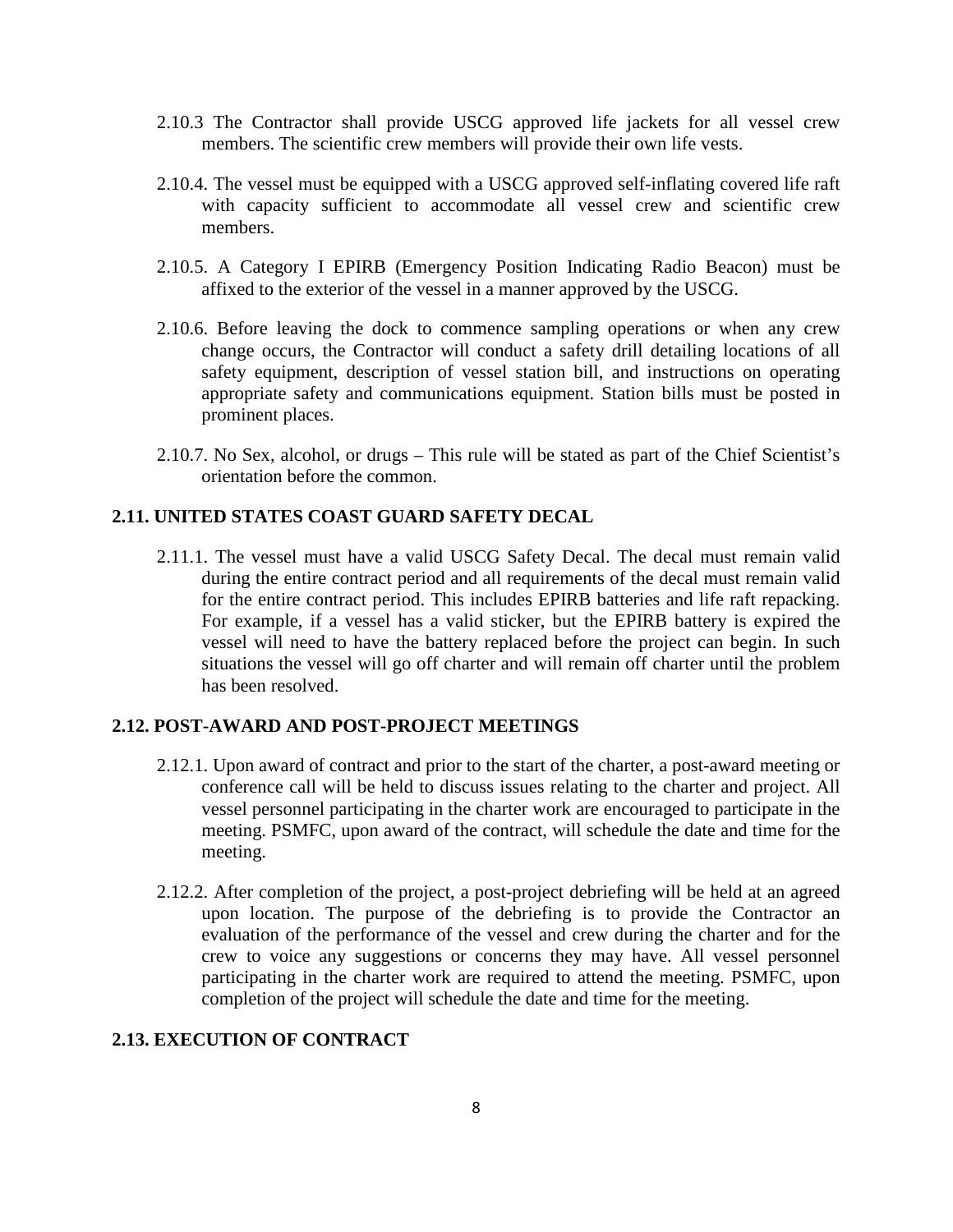2.13.1. The Contractor hereby agrees to execute the project design as described, or a modification of said plan or design based upon mutual agreement between the Contractor and PSMFC.

### **Section 3: INSTRUCTIONS, CONDITIONS, AND NOTICES TO OFFEROR'S**

#### **3.1. DEFINITIONS**

As used in this provision –

- 3.1.1. "Contractor" is defined as the owner of a vessel selected to take part of the project
- 3.1.2. "Captain" is defined as the master or primary vessel operator who will have final say on all matters on the behalf of the vessel crew.
- 3.1.3. "Chief Scientist" is defined as the member of the scientific team who is in charge of the research operations on board the vessel.
- 3.1.4. "Sample day" is defined as a day when the vessel completes one or more tows.
- 3.1.5. "Port call day" is defined as a day spent in port due to inclement weather conditions prohibiting effective, scientifically valid sampling operations or days spent in port due to repair of scientific equipment. Port call days are only payable if the vessel is restricted in use because scientific gear is aboard the vessel. Port call days do **NOT** apply to Fish Offloading Days (refer to 3.1.11.).
- 3.1.6. "Mobilization day" is defined as a day preceding scientific operations required for loading or installing of scientific equipment, trawl, and codend, etc.
- 3.1.7. "Demobilization day" is defined as a day succeeding scientific operations required for unloading or removal of scientific equipment, trawl, codend, etc.
- 3.1.8. "Project Design" is defined as the statistical and procedural methodologies employed to determine the sampling gear, sampling stations, deck protocols, and data analyses.
- 3.1.9. "Cruise Plan" is defined as the logistical methodologies employed to implement the project design.
- 3.1.10. "Fish Offloading Day" is defined as a day or time when the vessel is offloading fish caught during the research project. A fish offloading day does **NOT** count as a sample day or a port call day.

#### **3.2. QUESTIONS**

3.2.1. Questions shall be submitted in writing no later than 24 February 2016 to: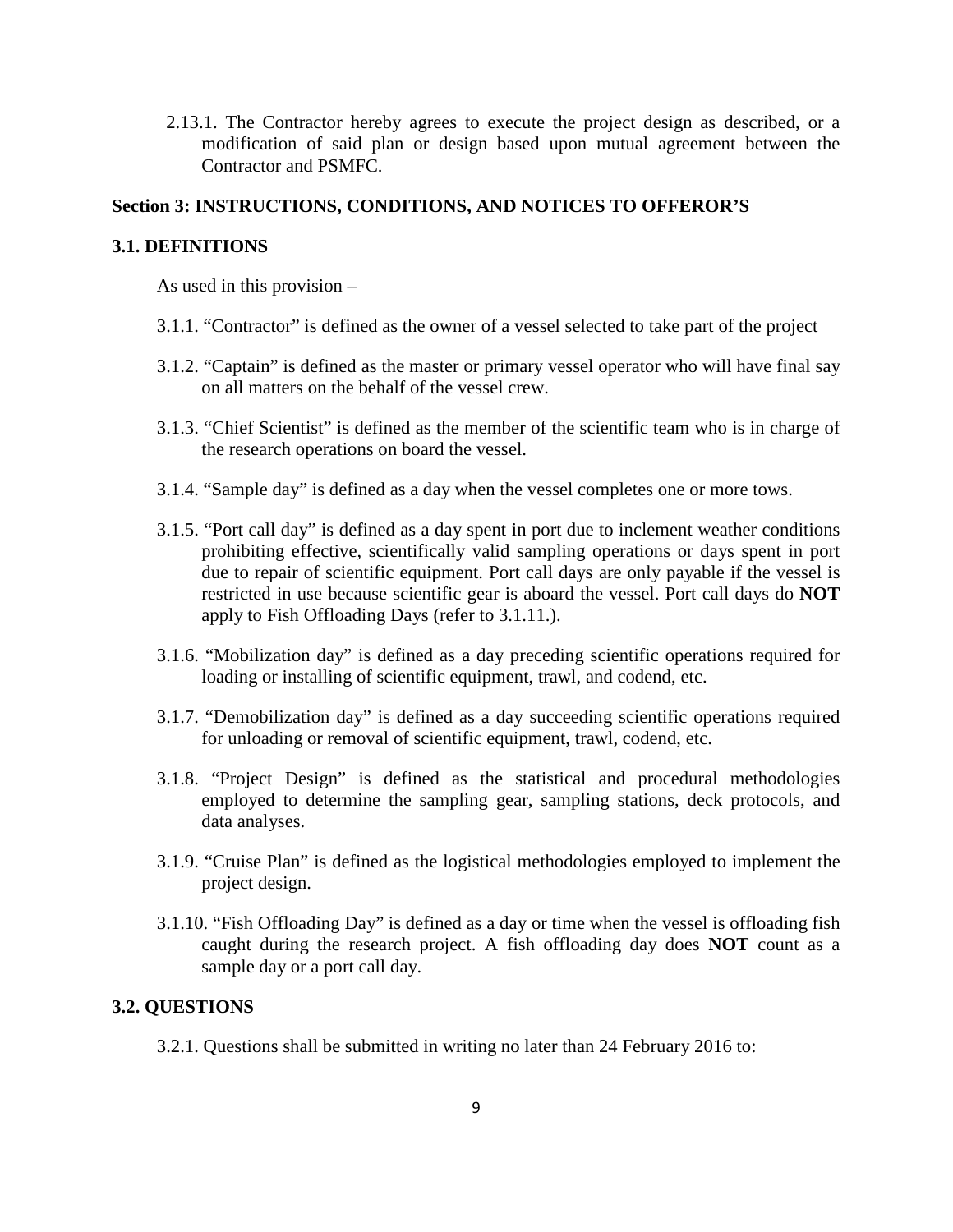Mark Lomeli, Pacific State Marine Fisheries Commission

2032 SE OSE Drive

Newport, OR 97365

Phone: (541) 867-0544 / Email: mlomeli@psmfc.org

### **3.3. AMENDMENTS TO SOLICITATIONS**

3.3.1. If this solicitation is amended, all terms and conditions that are not amended remain unchanged. Offeror's shall acknowledge receipt of any amendment to this solicitation on offeror's proposal.

### **3.4. SUBMISSION, MODIFICATION, REVISION, AND WITHDRAWL OF PROPOSALS**

- 3.4.1. Deadline for proposals is 04 March 2016.
- 3.4.2. Proposals must be submitted to:

Pacific States Marine Fisheries Commission

Attn: Michael Arredondo

205 SE Spokane St., Suite 100

Portland, OR 97202

Email: marredondo@psmfc.org

Phone: (503) 595-3100 / Fax: (503) 595-3444

- 3.4.3. Proposals and modifications to proposals must be submitted in paper media, facsimile, or email.
- 3.4.4. Proposals must include the completed forms found in Sections 4 and 5 of this RFP.
- 3.4.5. In addition to requested information (Section 4 and 5), the proposal must show:

The name of the solicitation;

 The name, address, and telephone and facsimile numbers of the offeror (and email address if available);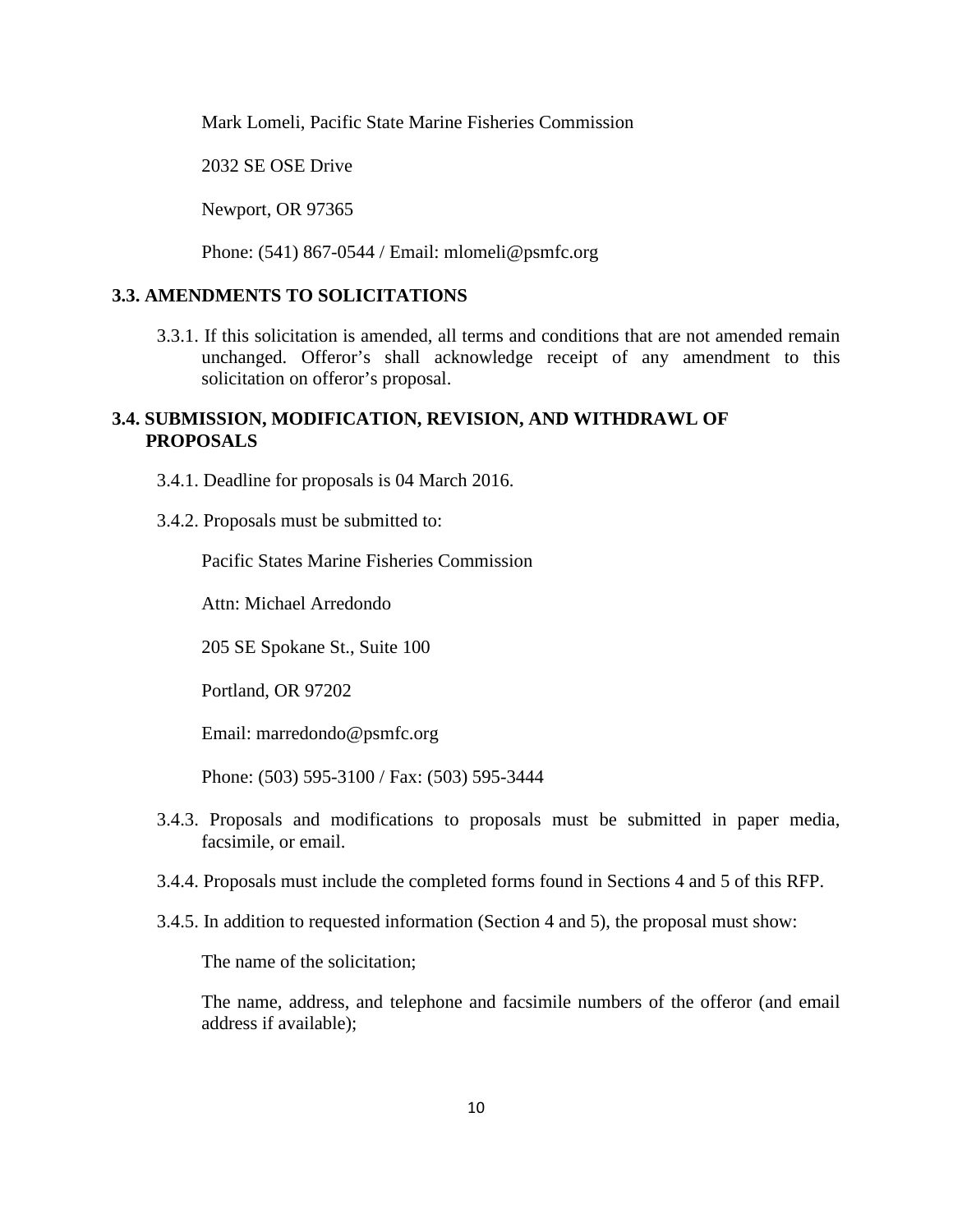Name, title, and signature of person authorized to sign the proposal. Proposals signed by the agent shall be accompanied by evidence of that agent's authority, unless that evidence has been previously furnished to the issuing office;

- 3.4.6. The PSMFC reserves the right to consult with and to consider information from its own sources, including information from state and federal agencies regarding the offeror's prior performance or the status of outstanding investigations or warrants involving the offeror.
- 3.4.7. Offeror's are responsible for submitting proposals, and any modification or revisions, so as to reach PSMFC by 4:00 p.m., local time, on 04 March 2016.
- 3.4.8. Late proposals
	- 3.4.8.1. Any proposal, modification, or revision received at the PSMFC office designated in the solicitation after the exact time specified for receipt to offers is "late" and will not be considered unless it is received before award is made, the Program Manager determines that accepting the late offer would not unduly delay the acquisition; and
	- 3.4.8.2. There is acceptable evidence to establish that it was received at the PSMFC installation designation for receipt of offers and was under the PSMFC's control prior to the time set for receipt to offers; or
	- 3.4.8.3. It is the only proposal received.
	- 3.4.8.4. However, a late modification of an otherwise successful proposal that makes its terms more favorable to the PSMFC will be considered at any time it is received and may be accepted.
	- 3.4.8.5. Acceptable evidence to establish time of receipt at the PSMFC installation includes the time/date stamp of that installation on the proposal wrapper, other documentary evidence of receipt maintained by the installation, or oral testimony or statements of PSMFC personnel.
	- 3.4.8.6. If an emergency or unanticipated event interrupts normal PSMFC processes so that proposals cannot be received at the office designated for receipt of proposals by the exact time specified in the solicitation, and urgent PSMFC requirements preclude amendment of the solicitation, the time specified for receipt of proposals will be deemed to be extended to the same time of day specified in the solicitation on the first work day on which normal PSMFC processes resume.
	- 3.4.8.7. Proposals may be withdrawn by written notice received at any time before award. Proposals may be withdrawn via facsimile received at any time before the award, subject to the conditions specified in the provisions in Federal Acquisition Regulation (FAR) 52.215-5, Facsimile Proposals. Proposals may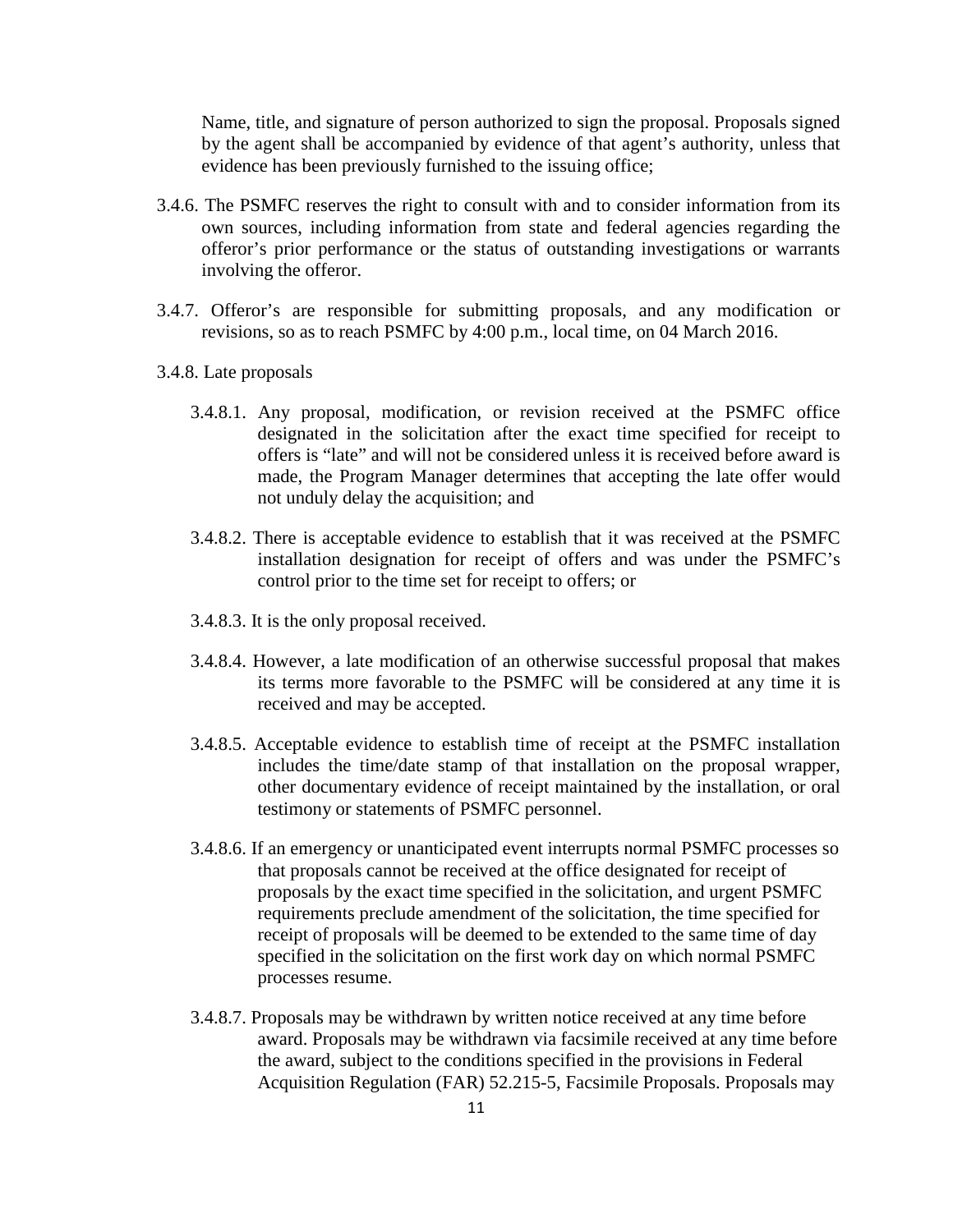be withdrawn in person by an offer or an authorized representative, if the identity of the person requesting withdrawal is established and the person signs a receipt for the proposal before award.

- 3.4.8.8. Offeror's shall submit proposals in response to this solicitation in English and in U.S. dollars.
- 3.4.8.9. Offeror's may submit modifications to their proposals at any time before the solicitation closing date and time, and may submit modifications in response to an amendment, or to correct a mistake at any time before award.
- 3.4.8.10. Offeror's may submit revised proposals only if requested or allowed by the Program Manager.

### **3.5. OFFER EXPIRATION DATE**

3.5.1. Proposals in response to this solicitation will be valid for 30 days following the time specified for solicitation of offers (unless a different period is proposed by the offeror).

#### **3.6. RESTRICTIONS ON DISCLOSURE AND USE OF INFORMATION**

3.6.1. Offeror's that include in their proposals data that they do not want disclosed to the public for any purposes, or used by the PSMFC except for evaluation purposes, shall: mark the title page with the following legend: "This proposal includes data that shall not be disclosed outside the PSMFC and shall not be duplicated, used, or disclosed in whole or in part—for any purpose other than to evaluate this proposal. If, however, a contract is awarded to this offeror as a result of – or in connection with – the submission of this data, the PSMFC shall have the right to duplicate, use, or disclose the data to the extent provided in the resulting contract. This restriction does not limit the PSMFC's right to use information contained in this data if it is obtained from another source without restriction. The data subject to this restriction are contained in sheets [insert numbers or other identification of sheets]"; and mark each sheet of data it wishes to restrict with the following legend: "Use of disclosure of data contained on this sheet is subject to the restriction on the title page of this

### **3.7. CONTRACT AWARD**

- 3.7.1. The PSMFC intends to award a contract or contracts resulting from this solicitation to the responsible offeror(s) whose proposal(s) represent the best value after evaluating in accordance with the factors and subfactors in the solicitation.
- 3.7.2. The PSMFC may reject any or all of the proposals if such action is in the PSMFC's interest.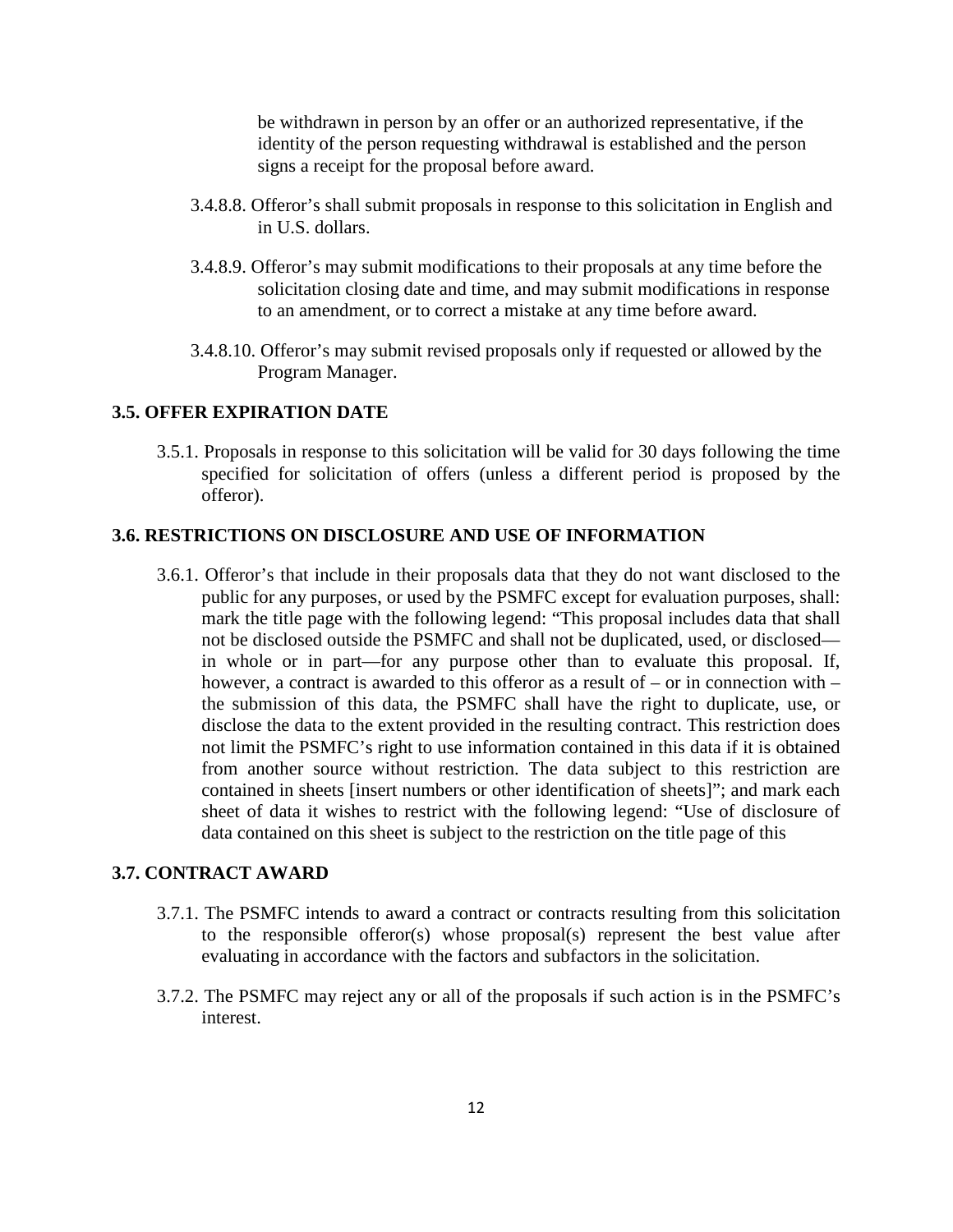- 3.7.3. The PSMFC may waive informalities and minor irregularities in proposals received.
- 3.7.4. The PSMFC intends to evaluate proposals and award a contract without discussions with offeror's (except clarifications as described in FAR 15.306(a)). Therefore, the offeror's initial proposal should contain the offeror's best terms from a cost or price and technical standpoint. The PSMFC reserves the right to conduct discussions if the Program Manager later determines them to be necessary. If the Program Manager determines that the number of proposals that would otherwise be in the competitive range exceeds the number at which an efficient competition can be conducted, the Program Manager may limit the number of proposals in the competitive range to the greatest number that will permit an efficient competition among the most highly rated proposals.
- 3.7.5. The PSMFC reserves the right to make an award on any item for a quantity less than a quantity offered, at the unit cost or price offered, unless the offer specifies otherwise in the proposal.
- 3.7.6. The PSMFC reserves the right to make multiple awards if, after considering the additional administrative cost, it is in the PSMFC's best interest to do so.
- 3.7.7. Exchanges with offeror's after receipt of a proposal do not constitute a rejection or counteroffer by the PSMFC.
- 3.7.8. The PSMFC may determine that a proposal is unacceptable if the prices proposed are materially unbalanced between line items or subline items. Unbalanced prices exist when, despite an acceptable total evaluated price, the price of one or more contract line items is significantly overstated or understated as indicated by the application of cost or price analysis techniques. A proposal may be rejected if the Program Manager determines that the lack of balances poses an unacceptable risk to the PSMFC.
- 3.7.9. If a cost realism analysis is performed, cost realism may be considered by the source selection authority in evaluating performance or schedule risk.
- 3.7.10. A written award or acceptance of proposal mailed or otherwise furnished to the successful offeror within the time specified in the proposal shall result in a binding contract without further action by either party.
- 3.7.11. The PSMFC may disclose the following information in post award debriefings to other offeror's:
	- 3.7.11.1. The overall evaluated cost of price and technical rating of the successful offeror;
	- 3.7.11.2. The overall ranking of all offeror's, when any ranking was developed by the agency during source selection; and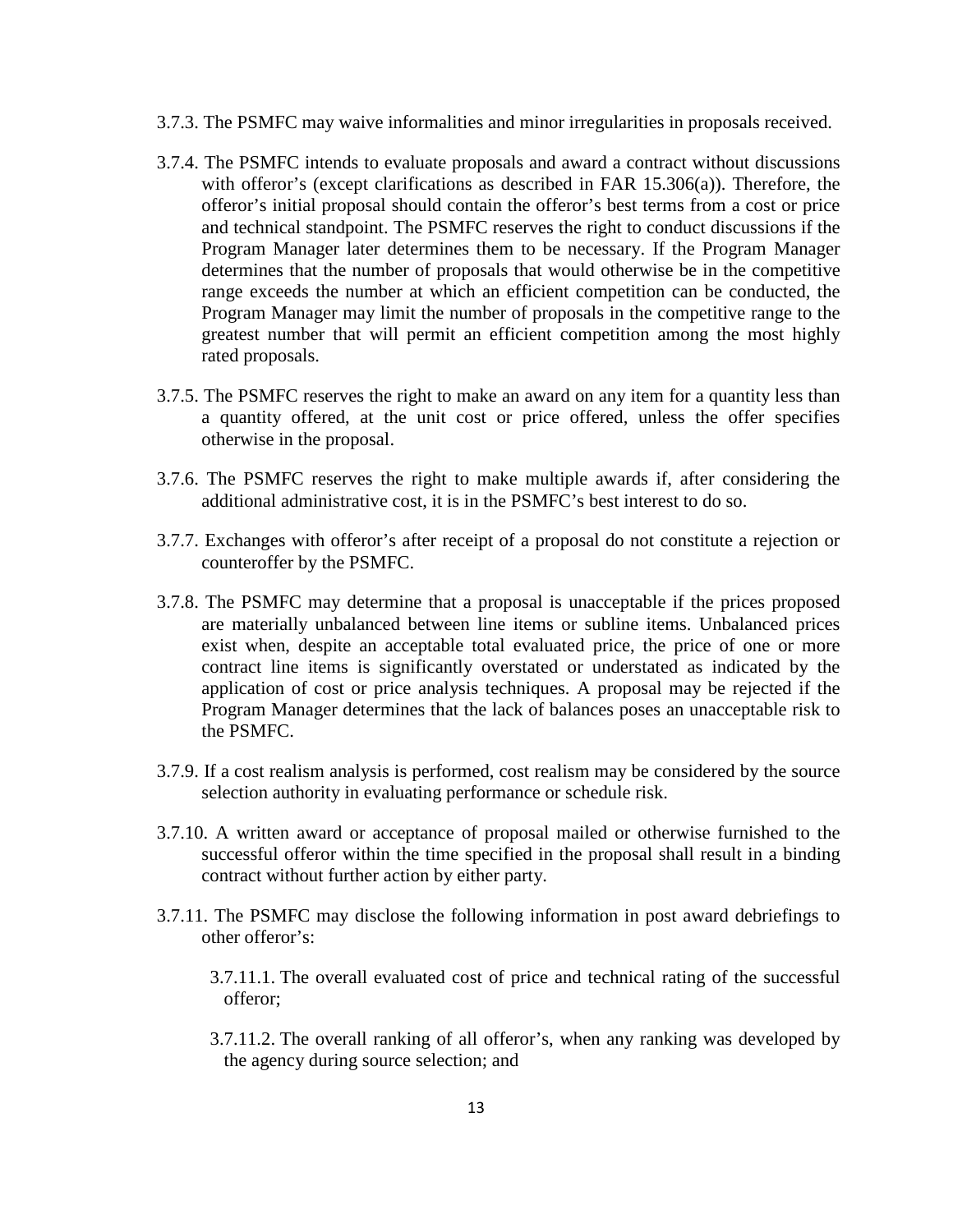3.7.11.3. A summary of the rationale for award.

## **3.8. PROPOSAL EVALUATION CRITERIA**

- 3.8.1. The following criteria and evaluation weighting will be used for evaluating both solicited and unsolicited proposals.
- Vessel characteristics (30 Points)
	- Vessel size, horsepower, cruise speed, endurance, etc.
	- Wheelhouse electronics, space and layout
	- Available deck space and lighting
	- Communication equipment
	- Number of available berths
- Charter rate/costs (25 Points)
- Captain/crew members fishing experience and availability (15 Points)
- Captain/crew members with fisheries research experience (15 Points)
- Other desirable characteristics (15 Points)
	- Safety equipment
	- Crewmember with formal survival and firefighting training
	- Crewmember with certified first aid and EMT

#### **3.9. PROPOSAL SELECTION PROCEDURE**

3.9.1. All proposals will be evaluated in accordance with the above evaluation criteria. There will likely be two to three reviewers for each proposal depending on the number of proposals received. Each reviewer will independently score each proposal. The reviewers will then meet and discuss the scoring criterion for each proposal as a group. The proposal that scores highest on the evaluation criteria section (3.8.1.) and that best suites the project requirements will be awarded the contract.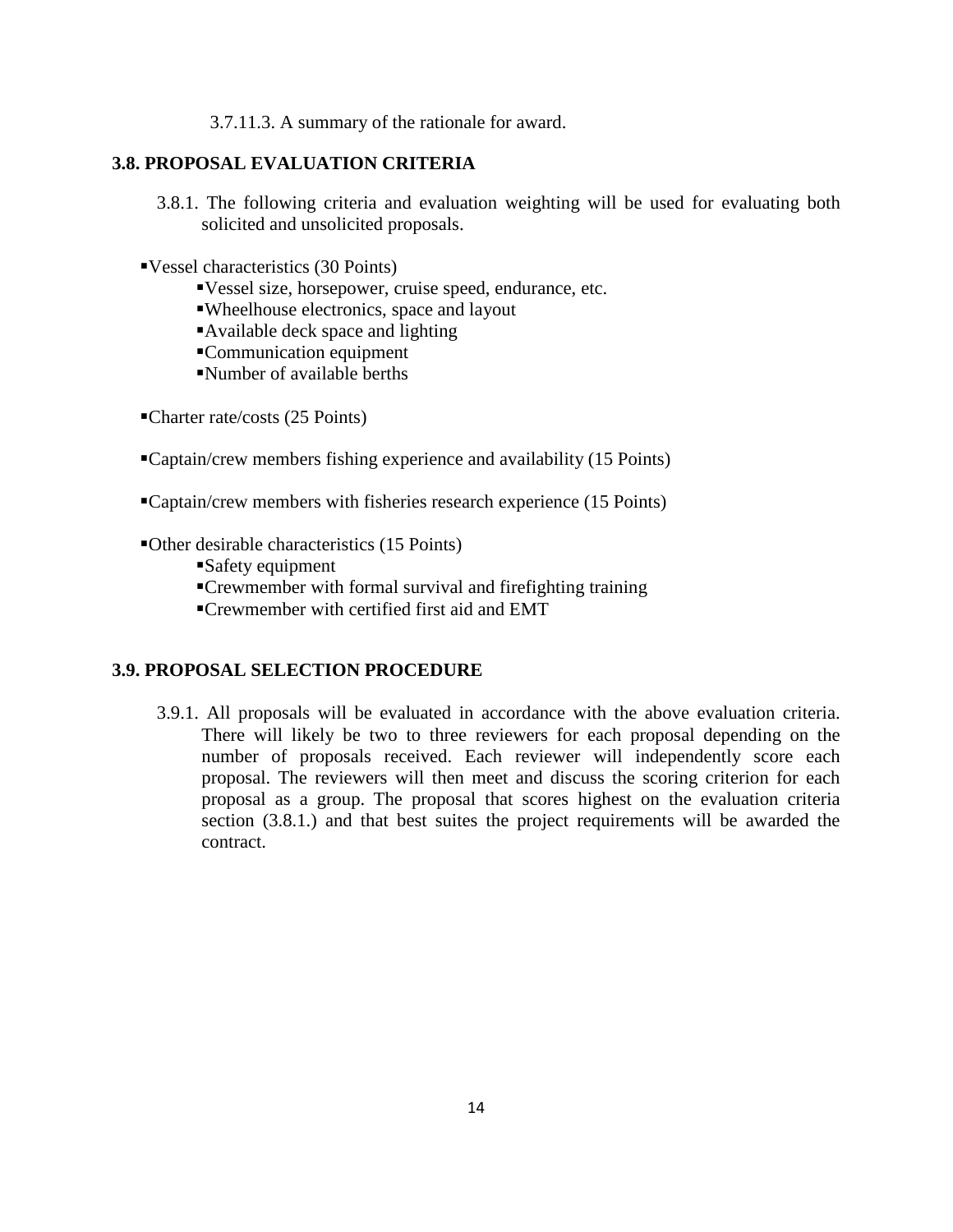## **Section 4: SUPPLIES OR SERVICES AND PRICE/COSTS**

Provide vessel, captain, crew, fuel, ice, and all fishing gear necessary to conduct the work described in sections 2-3. PSMFC will reimburse the contractor for all fuel costs and ice fees accrued during this project (receipts must be provided for reimbursement). This research charter looks to conduct 12 sample days (depending on charter rate) during an open timeline between 15 March and 30 September 2016. The charter may extend for a slightly longer period in the event of bad weather or other delays, and any such additional days will be compensated at the applicable rate for that day's activity. Fish sales: 50% of the overall revenue generated from the sales of fish caught during this project will go to the contractor. PSMFC will keep the remaining 50%.

|                                                                                                           | Quantity of<br><b>Full Charter Days</b> | Daily Charter Rate | <b>Vessel Bid Amount</b> |
|-----------------------------------------------------------------------------------------------------------|-----------------------------------------|--------------------|--------------------------|
| <b>Sampling Days</b>                                                                                      | 12                                      |                    | \$                       |
| <b>Mobilization Day</b>                                                                                   |                                         | $$2,000*$          | \$2,000                  |
| Demobilization Day                                                                                        |                                         | $$2,000*$          | \$2,000                  |
| Port Call Day (if necessary)                                                                              | $\overline{2}$                          | $$1,000*$          | \$2,000                  |
| <b>Optional Charter Days</b><br>Additional sampling days continued<br>beyond the initial 12 days proposed |                                         |                    | $\mathbb{S}$             |
| Name of Vessel:                                                                                           |                                         |                    |                          |
| Authorized signature:                                                                                     |                                         |                    |                          |
| Printed Name:                                                                                             |                                         |                    |                          |

 $* =$  amount paid to the contractor by PSMFC for Mobilization, Demobilization, and Port Call Days.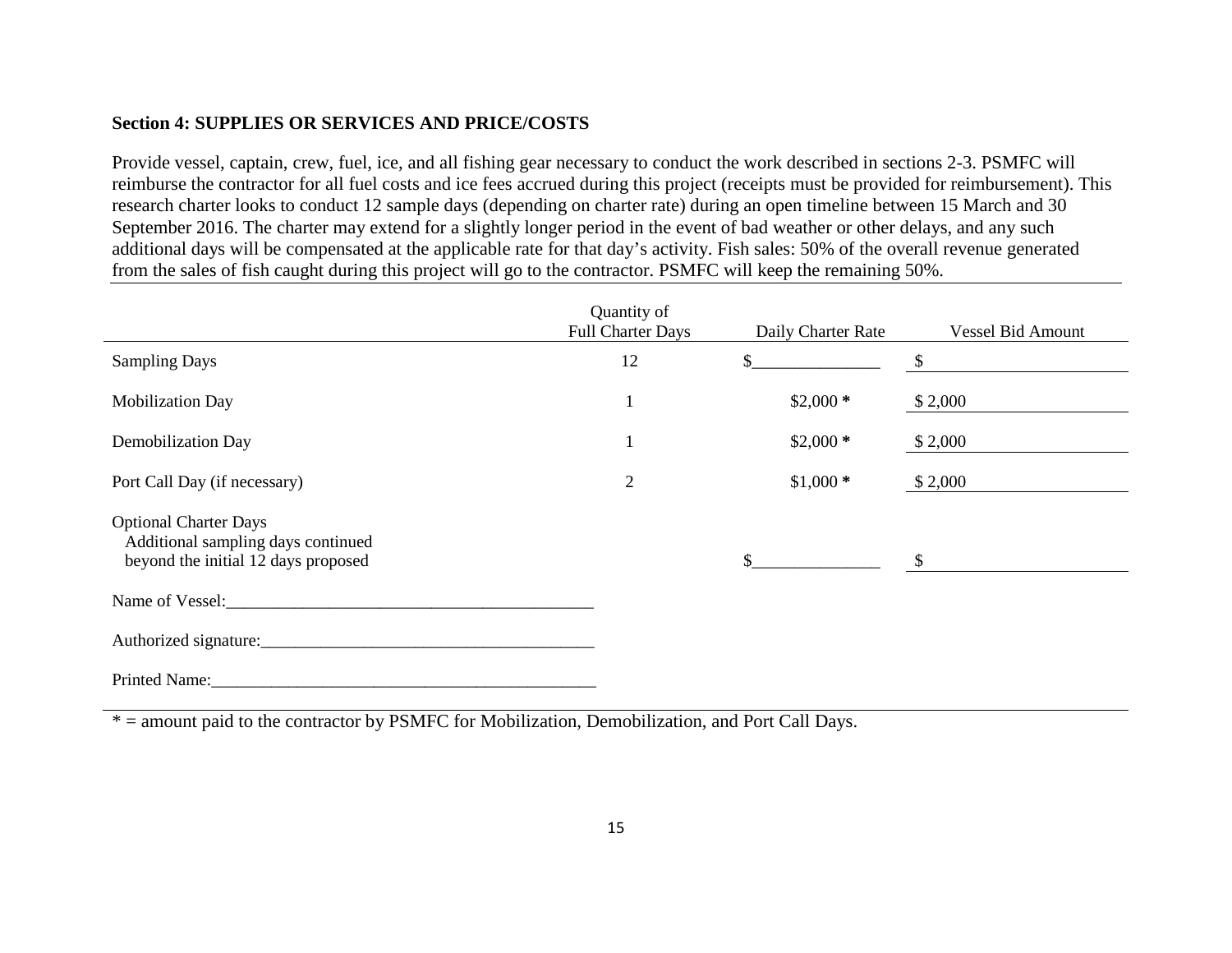# **Section 5: ATTACHMENTS**

## **5.1. BID PROPOSAL WORKSHEET: VESSEL CHARACTERISTICS**

# **1. GENERAL VESSEL CHARACTERISTICS**

| Owner Name                                                                                                                                                                                                                     | Registration<br>$\begin{picture}(150,10) \put(0,0){\vector(1,0){100}} \put(15,0){\vector(1,0){100}} \put(15,0){\vector(1,0){100}} \put(15,0){\vector(1,0){100}} \put(15,0){\vector(1,0){100}} \put(15,0){\vector(1,0){100}} \put(15,0){\vector(1,0){100}} \put(15,0){\vector(1,0){100}} \put(15,0){\vector(1,0){100}} \put(15,0){\vector(1,0){100}} \put(15,0){\vector(1,0){100}}$ |               |
|--------------------------------------------------------------------------------------------------------------------------------------------------------------------------------------------------------------------------------|------------------------------------------------------------------------------------------------------------------------------------------------------------------------------------------------------------------------------------------------------------------------------------------------------------------------------------------------------------------------------------|---------------|
| Vessel Name                                                                                                                                                                                                                    | Phone<br>$\begin{picture}(20,10) \put(0,0){\vector(1,0){100}} \put(15,0){\vector(1,0){100}} \put(15,0){\vector(1,0){100}} \put(15,0){\vector(1,0){100}} \put(15,0){\vector(1,0){100}} \put(15,0){\vector(1,0){100}} \put(15,0){\vector(1,0){100}} \put(15,0){\vector(1,0){100}} \put(15,0){\vector(1,0){100}} \put(15,0){\vector(1,0){100}} \put(15,0){\vector(1,0){100}} \$       |               |
| Address and the contract of the contract of the contract of the contract of the contract of the contract of the contract of the contract of the contract of the contract of the contract of the contract of the contract of th |                                                                                                                                                                                                                                                                                                                                                                                    |               |
|                                                                                                                                                                                                                                |                                                                                                                                                                                                                                                                                                                                                                                    |               |
|                                                                                                                                                                                                                                |                                                                                                                                                                                                                                                                                                                                                                                    |               |
|                                                                                                                                                                                                                                |                                                                                                                                                                                                                                                                                                                                                                                    |               |
|                                                                                                                                                                                                                                |                                                                                                                                                                                                                                                                                                                                                                                    |               |
| Approximately how many gallons of fuel per day would your vessel consume during this project<br>if six tows of 60 minutes in duration where conducted? $250-300/300-350/350-400/>400$ gal.                                     |                                                                                                                                                                                                                                                                                                                                                                                    |               |
| Equipped for bottom trawling up to depths of ______________ fathoms.                                                                                                                                                           |                                                                                                                                                                                                                                                                                                                                                                                    |               |
| <b>Main Engines:</b>                                                                                                                                                                                                           |                                                                                                                                                                                                                                                                                                                                                                                    |               |
|                                                                                                                                                                                                                                |                                                                                                                                                                                                                                                                                                                                                                                    | Total HP_____ |
| <b>Auxiliary Engines:</b>                                                                                                                                                                                                      |                                                                                                                                                                                                                                                                                                                                                                                    |               |
|                                                                                                                                                                                                                                |                                                                                                                                                                                                                                                                                                                                                                                    |               |
|                                                                                                                                                                                                                                | $Model$ $HP$ $HP$                                                                                                                                                                                                                                                                                                                                                                  | KVA           |

# **Vessel License Information**

Does your vessel have a 2016 Oregon Commercial Fishing Boat License? Yes / No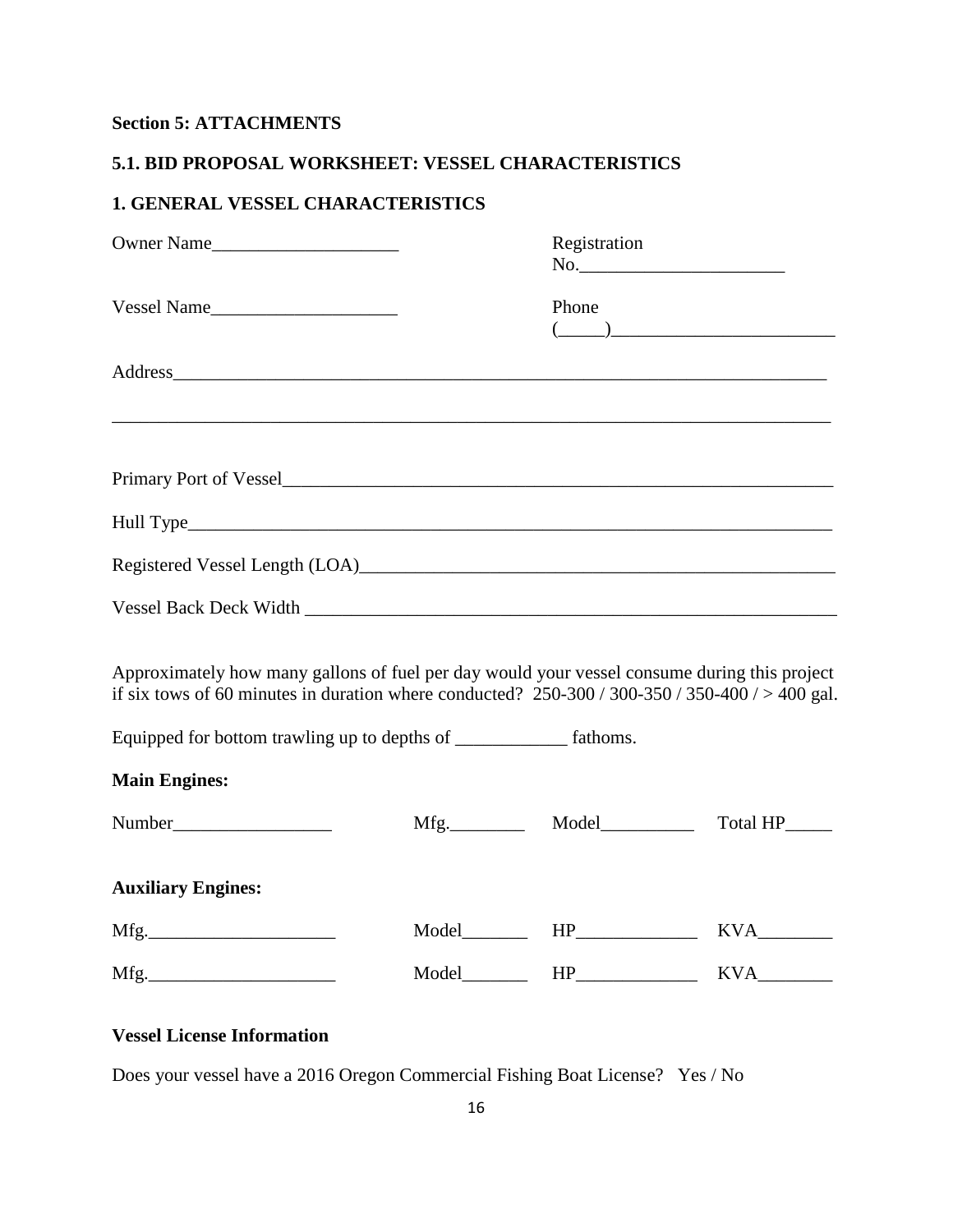## **Fishing Net Reel(s) Specifics**

What is the number and location of available fishing net reel(s)?

Number \_\_\_\_\_\_\_\_\_\_\_\_\_\_\_\_\_\_\_\_, Location on deck \_\_\_\_\_\_\_\_\_\_\_\_\_\_\_\_\_\_\_\_\_\_\_\_\_\_\_\_\_\_\_\_\_\_\_

Which net reel do you typically use when bottom fishing? \_\_\_\_\_\_\_\_\_\_\_\_\_\_\_\_\_\_\_\_\_\_\_

## **Wheelhouse Electronics, Space, and Layout**

Is there available electrical power supply (110 V.A.C.) in the wheelhouse? Yes / No

Is there available space within the vessel for the scientific crew to store and use their laptop computers, view video footage, and re-charge the back deck fish sampling equipment? Yes / No

Please note any other available wheelhouse electronics other than communication and navigational electronic equipment.

| <b>Available Deck Space and lighting</b>                                                            |  |
|-----------------------------------------------------------------------------------------------------|--|
| Appropriate clear deck area available for working catches _____________________ square feet.        |  |
|                                                                                                     |  |
| Amount of dry deck storage available for storing of scientific supplies and equipment<br>$f(t^3)$ . |  |
| Is lighting available from several angles on the deck? Yes / No                                     |  |
|                                                                                                     |  |
| <b>Communication and Navigational Electronic Equipment</b>                                          |  |
| Cellular Telephone (if present on vessel)                                                           |  |
|                                                                                                     |  |

Cellular Telephone No. (\_\_\_\_\_\_\_)\_\_\_\_\_\_\_\_\_\_\_\_\_\_\_\_\_\_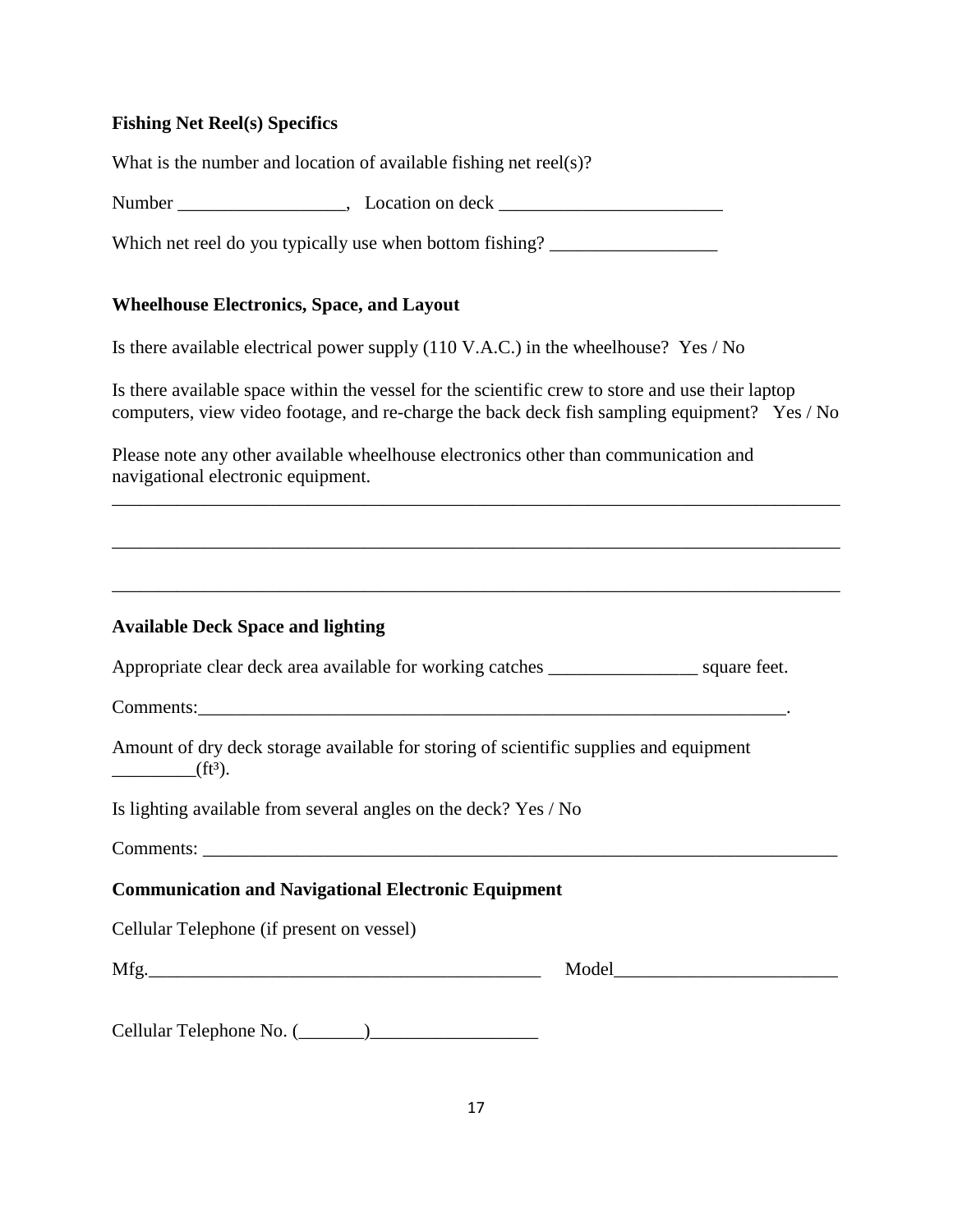| Satellite Telephone available: Yes / No                     |                                                                                                |
|-------------------------------------------------------------|------------------------------------------------------------------------------------------------|
| Plotter: GPS / LORAN                                        |                                                                                                |
|                                                             |                                                                                                |
|                                                             | Please note any other available communication and navigational electronic equipment.           |
|                                                             |                                                                                                |
|                                                             |                                                                                                |
| <b>Living Quarters</b>                                      |                                                                                                |
|                                                             |                                                                                                |
|                                                             | Number of functional heads with a lock or latch__________________________________              |
|                                                             |                                                                                                |
| or the backside of this form if additional space is needed. | Is there anything additional you would like us to know about your vessel? Use additional paper |
|                                                             |                                                                                                |

\_\_\_\_\_\_\_\_\_\_\_\_\_\_\_\_\_\_\_\_\_\_\_\_\_\_\_\_\_\_\_\_\_\_\_\_\_\_\_\_\_\_\_\_\_\_\_\_\_\_\_\_\_\_\_\_\_\_\_\_\_\_\_\_\_\_\_\_\_\_\_\_\_\_\_\_\_\_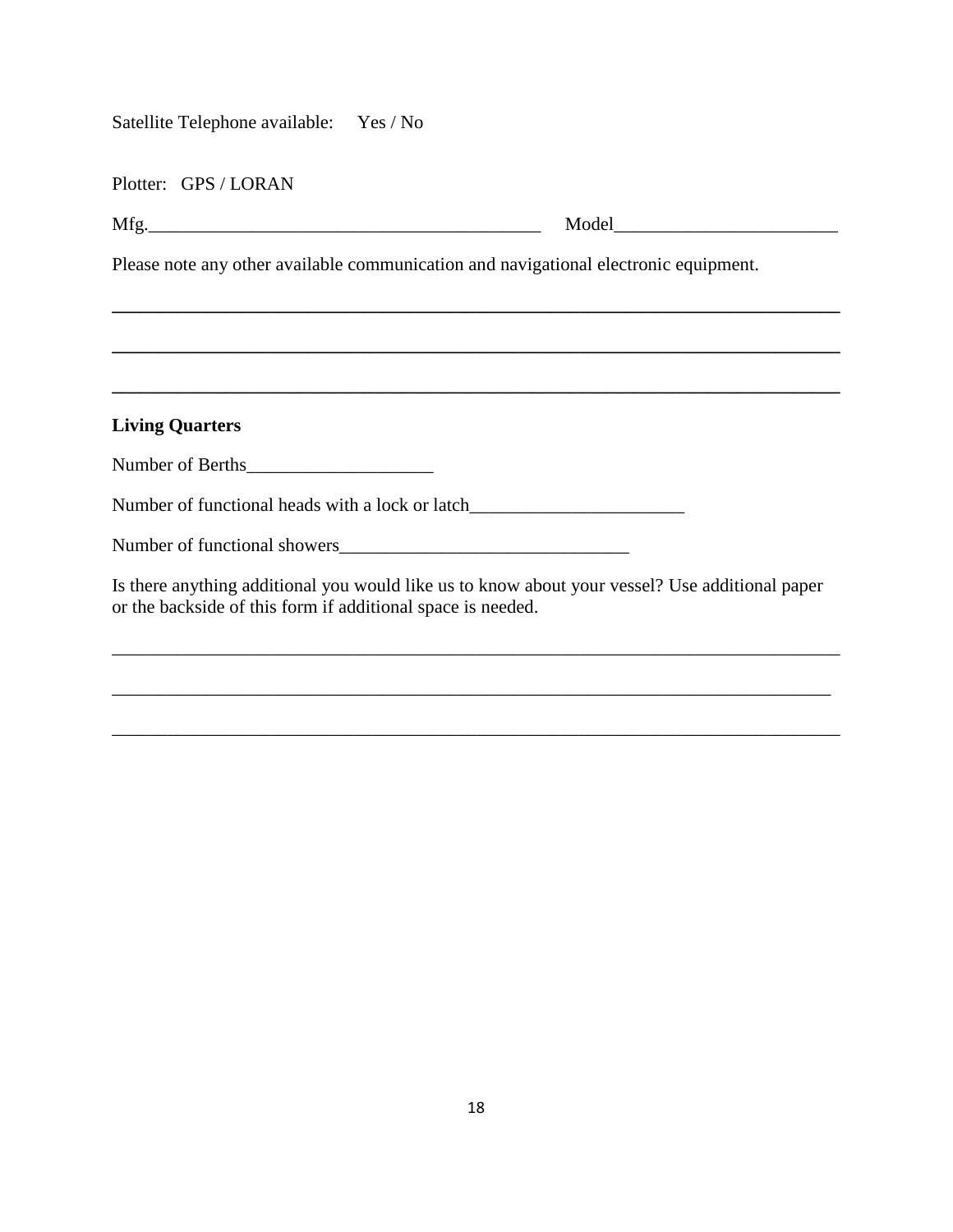# **5.2. CAPTAIN/CREW MEMBERS FISHING HISTORY AND EXPERIENCE**

| (One sheet each for Captain and each crew member)                                                                                                |                                                                                  |                  |                               |  |
|--------------------------------------------------------------------------------------------------------------------------------------------------|----------------------------------------------------------------------------------|------------------|-------------------------------|--|
|                                                                                                                                                  | Name                                                                             |                  |                               |  |
|                                                                                                                                                  | Vessel Name                                                                      |                  |                               |  |
| Dates                                                                                                                                            | Target/Gear & Location                                                           | Responsibilities | <b>Specialized Experience</b> |  |
|                                                                                                                                                  |                                                                                  |                  |                               |  |
|                                                                                                                                                  |                                                                                  |                  |                               |  |
|                                                                                                                                                  | ,我们也不会有什么。""我们的人,我们也不会有什么?""我们的人,我们也不会有什么?""我们的人,我们也不会有什么?""我们的人,我们也不会有什么?""我们的人 |                  |                               |  |
|                                                                                                                                                  |                                                                                  |                  |                               |  |
|                                                                                                                                                  |                                                                                  |                  |                               |  |
|                                                                                                                                                  |                                                                                  |                  |                               |  |
|                                                                                                                                                  |                                                                                  |                  |                               |  |
| ,我们也不会有什么。""我们的人,我们也不会有什么?""我们的人,我们也不会有什么?""我们的人,我们也不会有什么?""我们的人,我们也不会有什么?""我们的人<br>5.3. CAPTAIN/CREW MEMBERS WITH FISHERIES RESEARCH EXPERIENCE |                                                                                  |                  |                               |  |
| List below any experience you have using BRDs, and/or conducting fisheries research.                                                             |                                                                                  |                  |                               |  |
|                                                                                                                                                  |                                                                                  |                  |                               |  |
|                                                                                                                                                  |                                                                                  |                  |                               |  |
|                                                                                                                                                  |                                                                                  |                  |                               |  |
|                                                                                                                                                  |                                                                                  |                  |                               |  |
|                                                                                                                                                  |                                                                                  |                  |                               |  |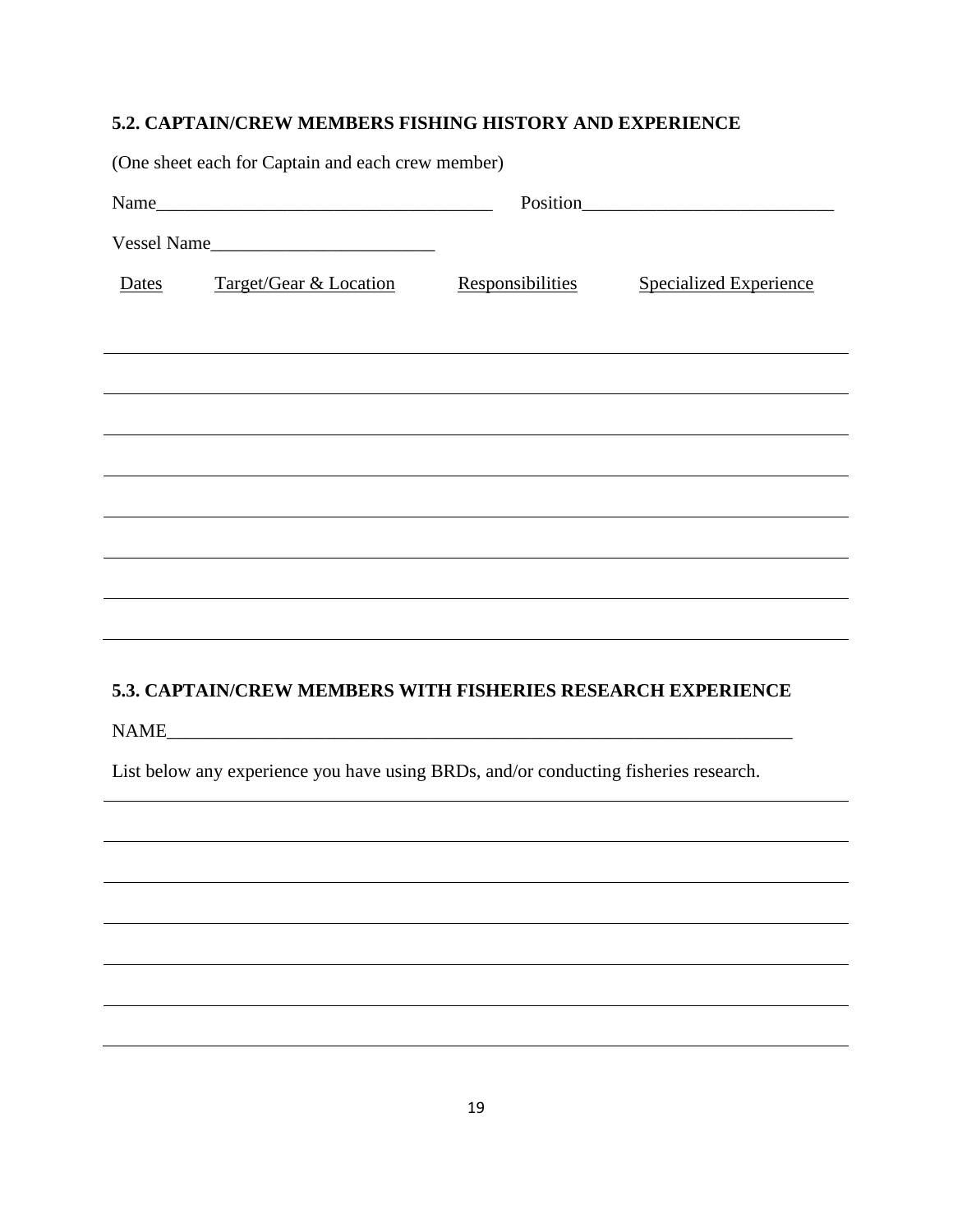How many crew members do you intend to provide during sample days?

# **5.4. SAFETY EQUIPMENT AND TRAINING**

Life Raft Capacity\_\_\_\_\_\_\_\_\_\_\_\_\_\_\_\_

EPIRB: No.

EPIRB Battery Expiration\_\_\_\_\_\_\_\_\_\_\_\_\_\_\_\_\_\_\_\_\_\_\_\_\_\_\_\_\_\_\_\_\_\_\_\_\_\_\_\_\_\_\_

USCG Certification of Inspection Expiration Date\_\_\_\_\_\_\_\_\_\_\_\_\_\_\_\_\_\_\_\_\_\_\_\_\_\_\_\_\_\_\_\_

Have all crew members had formal survival and firefighting training? Yes / No

| ⌒ |  |  |
|---|--|--|
|   |  |  |

Have all crew members had a certified first aid and Emergency Medical Training (EMT) course?

Yes / No

Comments:\_\_\_\_\_\_\_\_\_\_\_\_\_\_\_\_\_\_\_\_\_\_\_\_\_\_\_\_\_\_\_\_\_\_\_\_\_\_\_\_\_\_\_\_\_\_\_\_\_\_\_\_\_\_\_\_\_\_\_\_\_\_\_\_\_\_\_\_

## **5.5. VESSEL AVAILABILITY**

The available timeline to complete this research is between 15 March and 30 September 2016. Do you have any prior engagements during this time frame that would potentially conflict with conducting this research (i.e. other charter work commitments, commercial fishing activities, boat yard work, vacations, etc.)?

\_\_\_\_\_\_\_\_\_\_\_\_\_\_\_\_\_\_\_\_\_\_\_\_\_\_\_\_\_\_\_\_\_\_\_\_\_\_\_\_\_\_\_\_\_\_\_\_\_\_\_\_\_\_\_\_\_\_\_\_\_\_\_\_\_\_\_\_\_\_\_\_\_\_\_\_\_\_

\_\_\_\_\_\_\_\_\_\_\_\_\_\_\_\_\_\_\_\_\_\_\_\_\_\_\_\_\_\_\_\_\_\_\_\_\_\_\_\_\_\_\_\_\_\_\_\_\_\_\_\_\_\_\_\_\_\_\_\_\_\_\_\_\_\_\_\_\_\_\_\_\_\_\_\_\_\_

\_\_\_\_\_\_\_\_\_\_\_\_\_\_\_\_\_\_\_\_\_\_\_\_\_\_\_\_\_\_\_\_\_\_\_\_\_\_\_\_\_\_\_\_\_\_\_\_\_\_\_\_\_\_\_\_\_\_\_\_\_\_\_\_\_\_\_\_\_\_\_\_\_\_\_\_\_\_

\_\_\_\_\_\_\_\_\_\_\_\_\_\_\_\_\_\_\_\_\_\_\_\_\_\_\_\_\_\_\_\_\_\_\_\_\_\_\_\_\_\_\_\_\_\_\_\_\_\_\_\_\_\_\_\_\_\_\_\_\_\_\_\_\_\_\_\_\_\_\_\_\_\_\_\_\_\_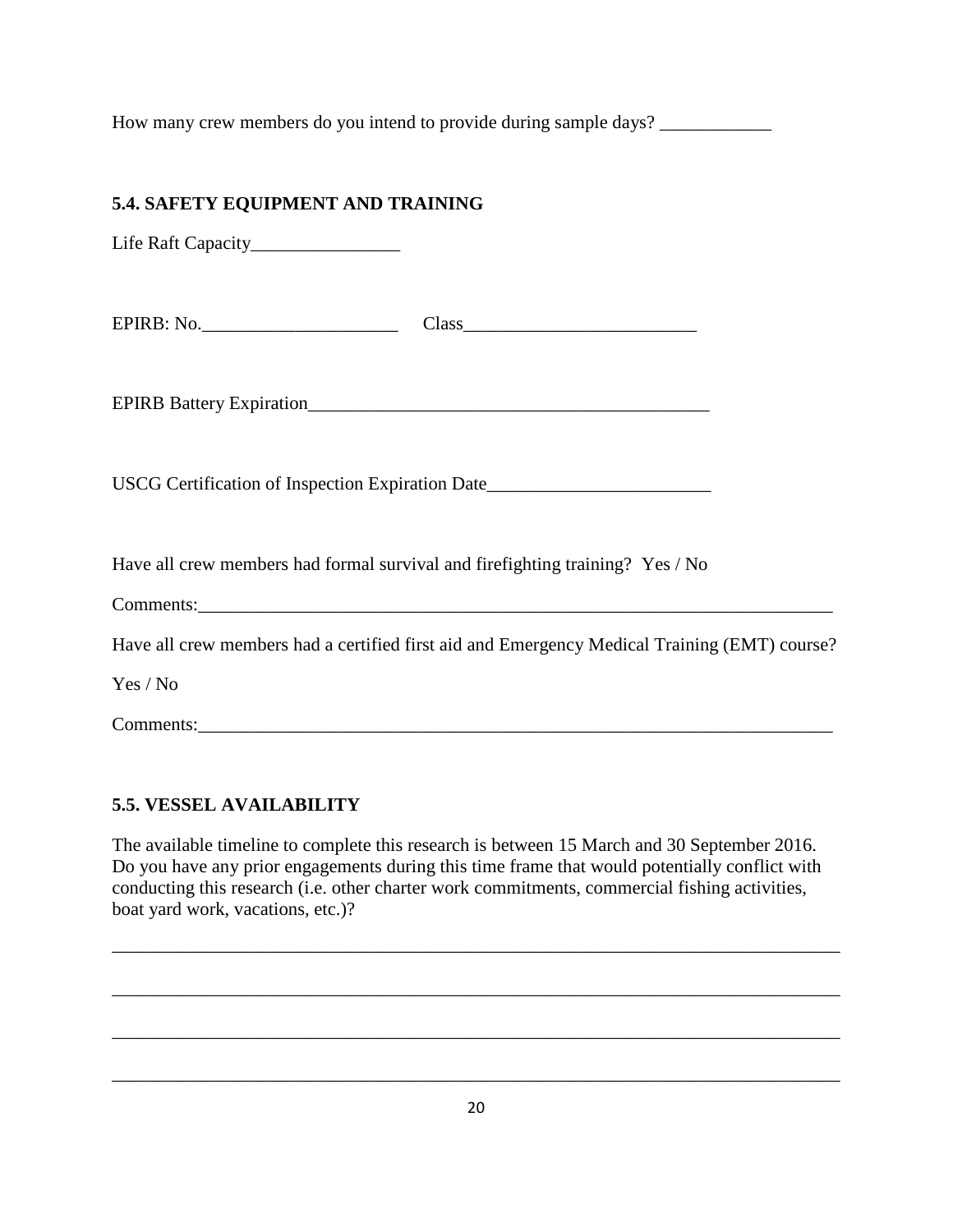## **5.6. IDEMNITY AND INSURANCE**

### **IDEMNIFICATION**

Contractor agrees to indemnify PSMFC, its officers, agents, and employees, boards and commissions, against all loss, damage, expense and liability resulting from injury to or death of person, including, but not limited to, employees of PSMFC or Contractor, or injury to property, including, but not limited to, property of PSMFC, Contractor, and third parties, arising out of or in any way connected with the performance of this contract, however caused, regardless of any negligence of PSMFC, whether active or passive, excepting only such injury or death or property damage as may be caused by the sole negligence or willful misconduct of PSMFC.

 $\gamma_{\rm es}$  and  $\gamma_{\rm co}$ 

### **INSURANCE COVERAGE**

1) Minimum Coverage. Please indicate if able to present evidence to show, as a minimum, the amounts of insurance coverage indicated below:

a. Protection and Indemnity in the amount of \$1,000,000

 $Yes$ \_\_\_\_\_\_\_\_\_\_\_\_\_\_\_\_\_\_\_\_\_\_No

b. Jones Act coverage for vessel crew in the amount of \$1,000,000

 \_\_\_\_\_\_\_\_\_\_\_\_\_\_\_\_\_\_\_\_\_\_Yes  $\overline{N}$ 

c. Vessel Hull and Machinery Coverage

 \_\_\_\_\_\_\_\_\_\_\_\_\_\_\_\_\_\_\_\_\_\_Yes  $\mathbf{N}\mathbf{o}$